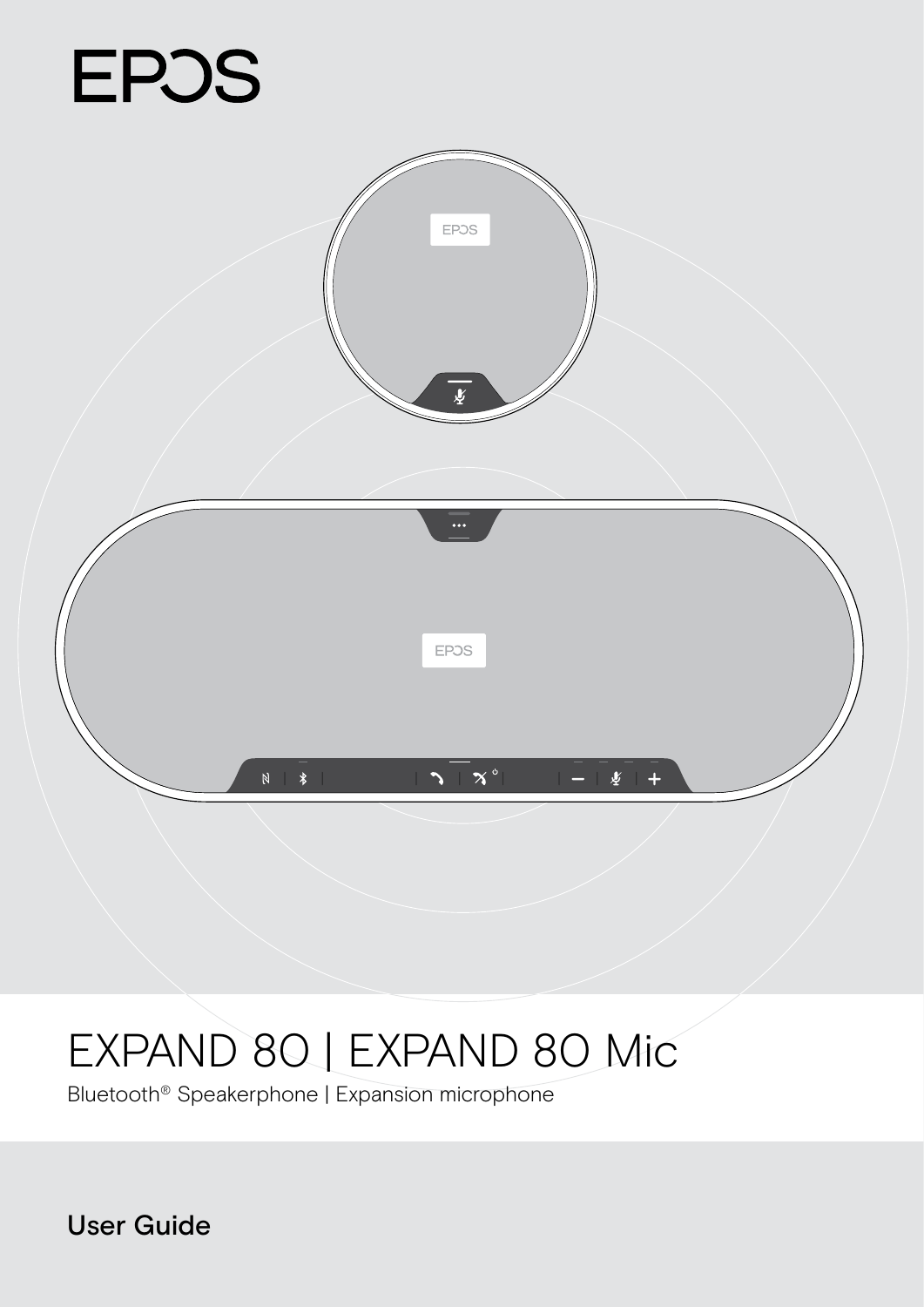$\overline{1}$ 

# Contents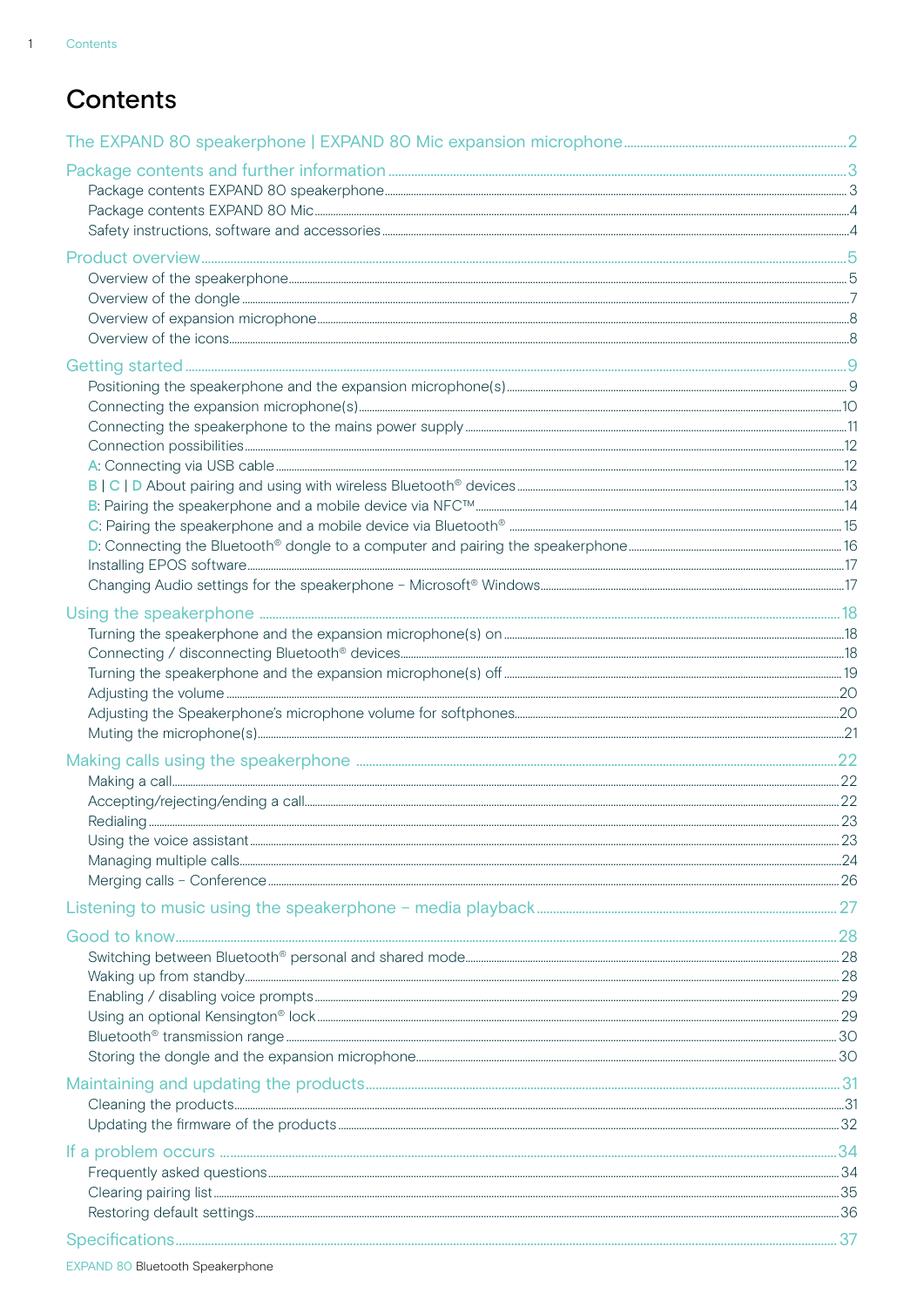# <span id="page-2-0"></span>The EXPAND 80 speakerphone | EXPAND 80 Mic expansion microphone

#### The EXPAND 80 speakerphone

Unite colleagues with a premium, scalable Bluetooth® speakerphone for up to 16 in-room participants.

Thanks to six adaptive, beamforming microphones that isolate the human voice from room reverb and ambient noise, everyone in the room can be heard and colleagues out of the office are closer to the conversation.

Connect easily via Bluetooth, USB-C or NFC and listen as the room fills up with rich, natural sound – perfect for dynamic conferences and audio-visual presentations.

Crafted with high-quality materials and fabric by Kvadrat, you get enhanced sound and a professional aesthetic of your workplace.

For even larger meetings, expansion microphones allow you to adapt to the demands of your business.

EXPAND 80 offers a space to meet and align in real time – enabling the confidence and clarity that boosts collective performance.

# The EXPAND 80 Mic

Boost the range of your EXPAND 80 speakerphone with expansion microphones that enable superb call clarity optimized for UC and certified for Microsoft Teams.

Attach one or two microphones to fit the size of your meeting room and optimize your collaborations.

Ensure effective communication where all participants are close to noise-cancelling microphones that deliver excellent voice clarity.

Maintain a professional, stylish conference table with smart cable management developed for optimal system function and ease of use.

Crafted from the same high-quality materials as EXPAND 80, EXPAND 80 Mic creates a unified look and feel to your meeting room and elevates the interior design.

Extend the range and possibilities of your EXPAND 80 conference solution and empower the performance of your entire team.

#### Key benefits & features

#### Get your message through with EPOS Voice™

Six adaptive, beamforming microphones and DSP intelligently isolate voices from room reverb and ambient noise

#### Rich, natural sound

Powerful ultra-low distortion speaker in a unique patent pending suspended speaker box fills the room with outstanding sound

#### Superior craftsmanship, statement Scandinavian design

Crafted with high-quality materials and sound-enhancing fabric by Kvadrat with a premium, minimalist aesthetic

#### Expand your meetings

Attach up to two expansion microphones for larger meetings

#### Set up your conference call in seconds

Enjoy multiple connectivity options, an intuitive user interface and one touch access to your preferred Voice Assistant or Microsoft Teams

#### Key benefits & features

#### Larger meetings UC optimized, and Microsoft Teams certified

For larger meetings attach up to two expansion microphones for a UC optimized and Microsoft Teams certified experience

#### Ensure everyone is heard clearly

Each EXPAND 80 Mic contains 4 beamforming microphones, so every in-room participant is always close to a microphone

#### Smart cable management for professional, stylish meetings

Customize cable length to your meeting room with smart cable management for an optimal system setup

#### Plug and play conferencing

Simply plug into the EXPAND 80 and start your meeting. Once connected the entire set-up acts as one integrated system

#### Statement Scandinavian design

With sleek, minimal aesthetic and high-quality materials that match EXPAND 80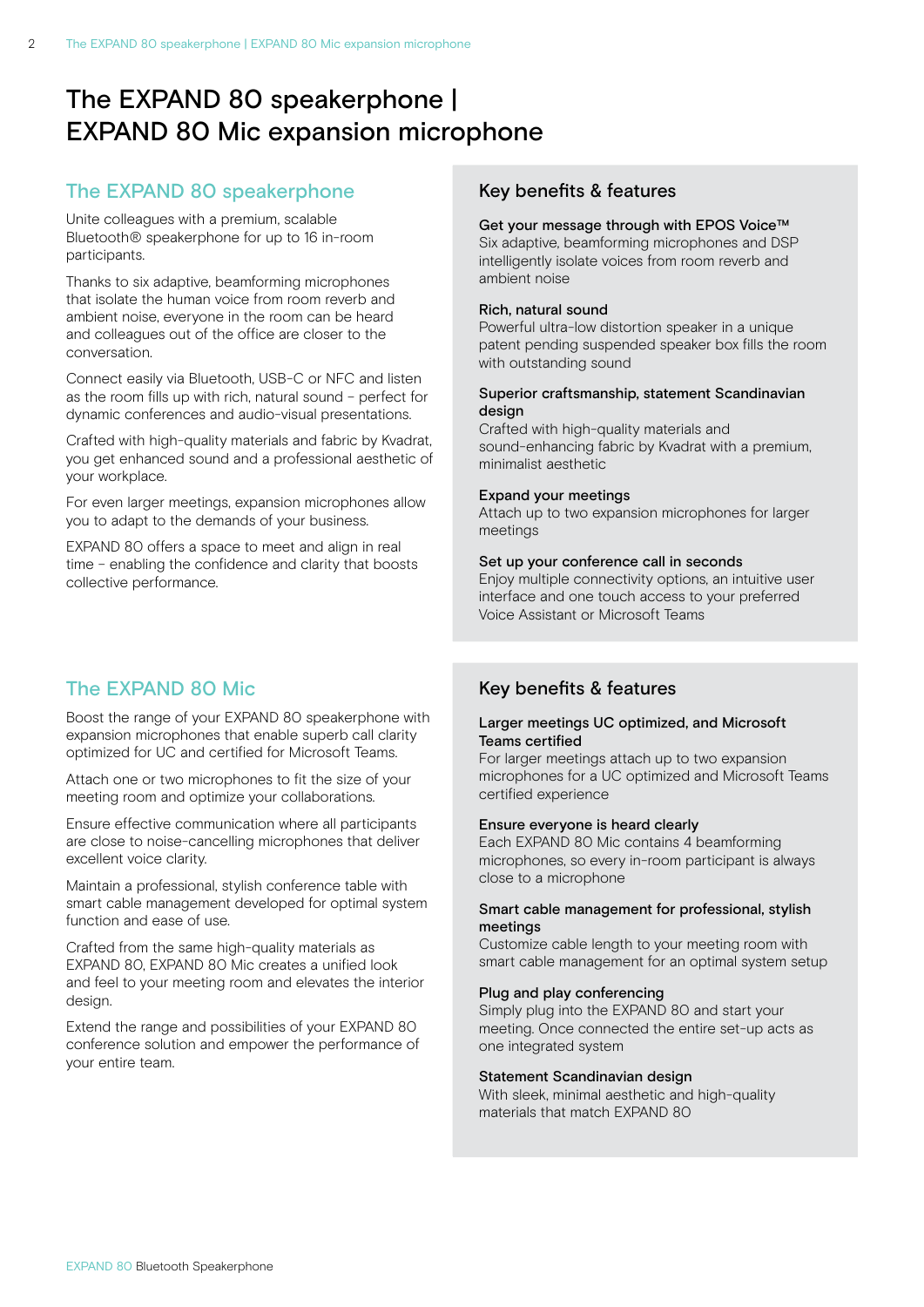# <span id="page-3-0"></span>Package contents and further information

# Package contents EXPAND 80 speakerphone

| $\cdots$<br>EPOS<br>$\mathbb{N} \rightarrow \mathbb{R}$<br>$\mathbf{S}+\mathbf{X}^{\circ}$<br>$- + \Psi + +$ | EXPAND 80<br>Bluetooth speakerphone             |
|--------------------------------------------------------------------------------------------------------------|-------------------------------------------------|
| <b>FILE</b><br>nung<br>Luul<br>ℶ<br>О                                                                        | Power supply unit                               |
| $\overset{\odot}{=}$<br>O<br>口 口                                                                             | Country adapters<br>EU, AU, UK                  |
| <b>IME</b><br>₩∭                                                                                             | USB-C <sup>®</sup> cable                        |
| $\Box$<br>$\mathbf{L}$                                                                                       | BTD 800 USB<br>Bluetooth <sup>®</sup> dongle    |
| $\Box$<br>W<br>$\Box$                                                                                        | USB-C <sup>®</sup> to USB-A adapter             |
| €                                                                                                            | Quick Guide<br>Safety Guide<br>Compliance sheet |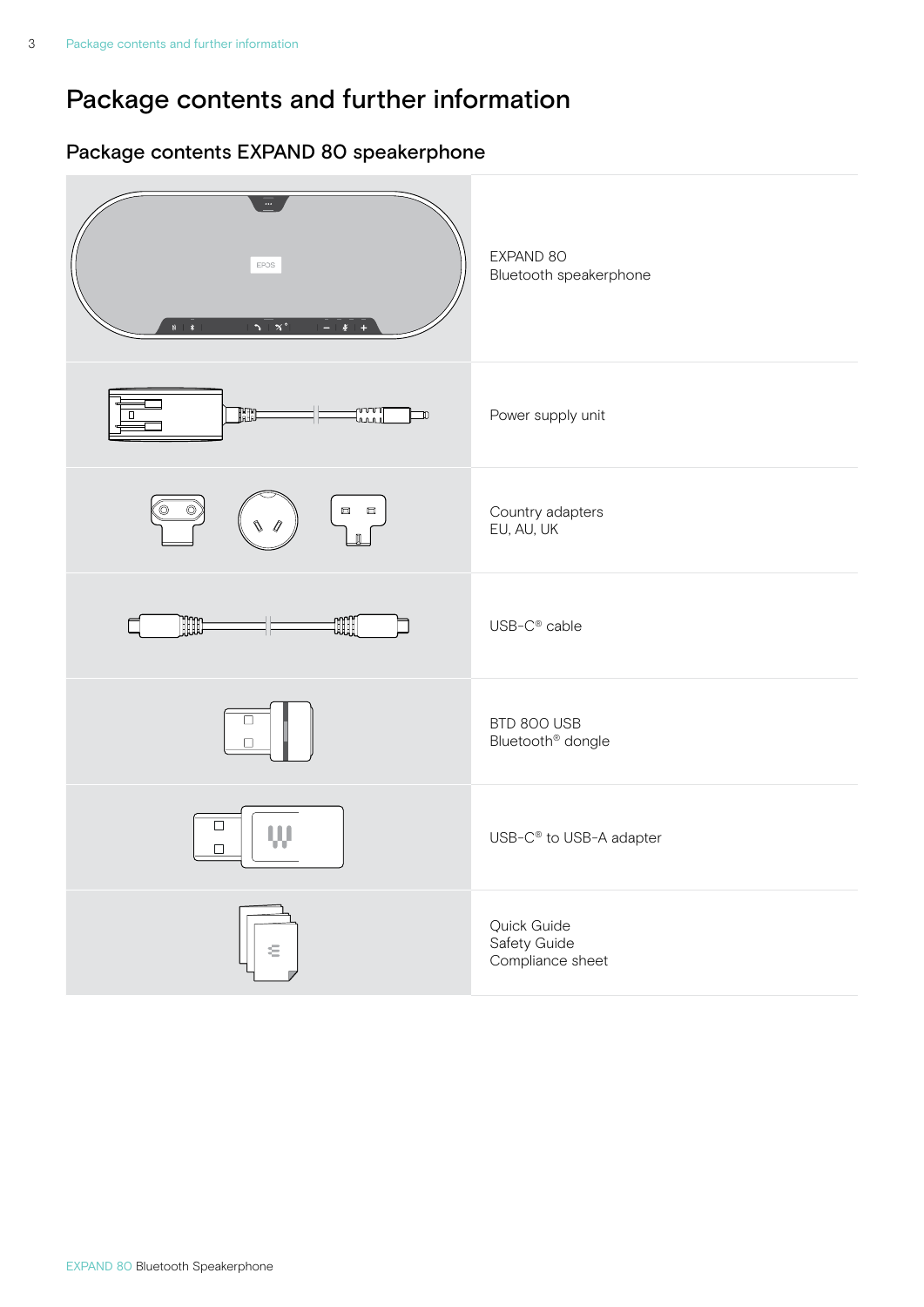## <span id="page-4-0"></span>Package contents EXPAND 80 Mic



# Safety instructions, software and accessories



The free EPOS software EPOS Connect allows you to add value to your EPOS products.

i A list of accessories can be found on the product page at www.eposaudio.com.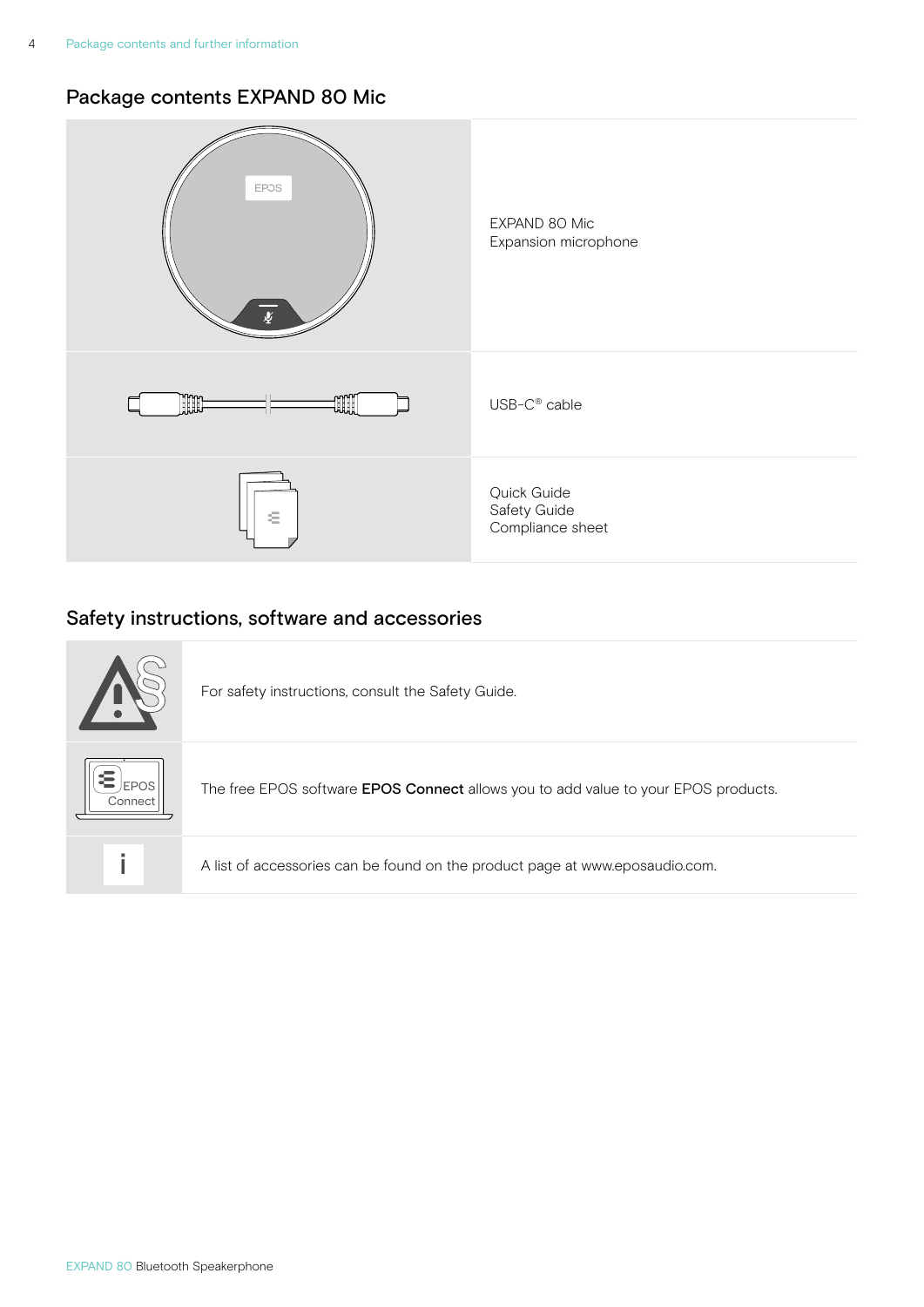# <span id="page-5-0"></span>Product overview

# Overview of the speakerphone



```
Overview of the bottom
```
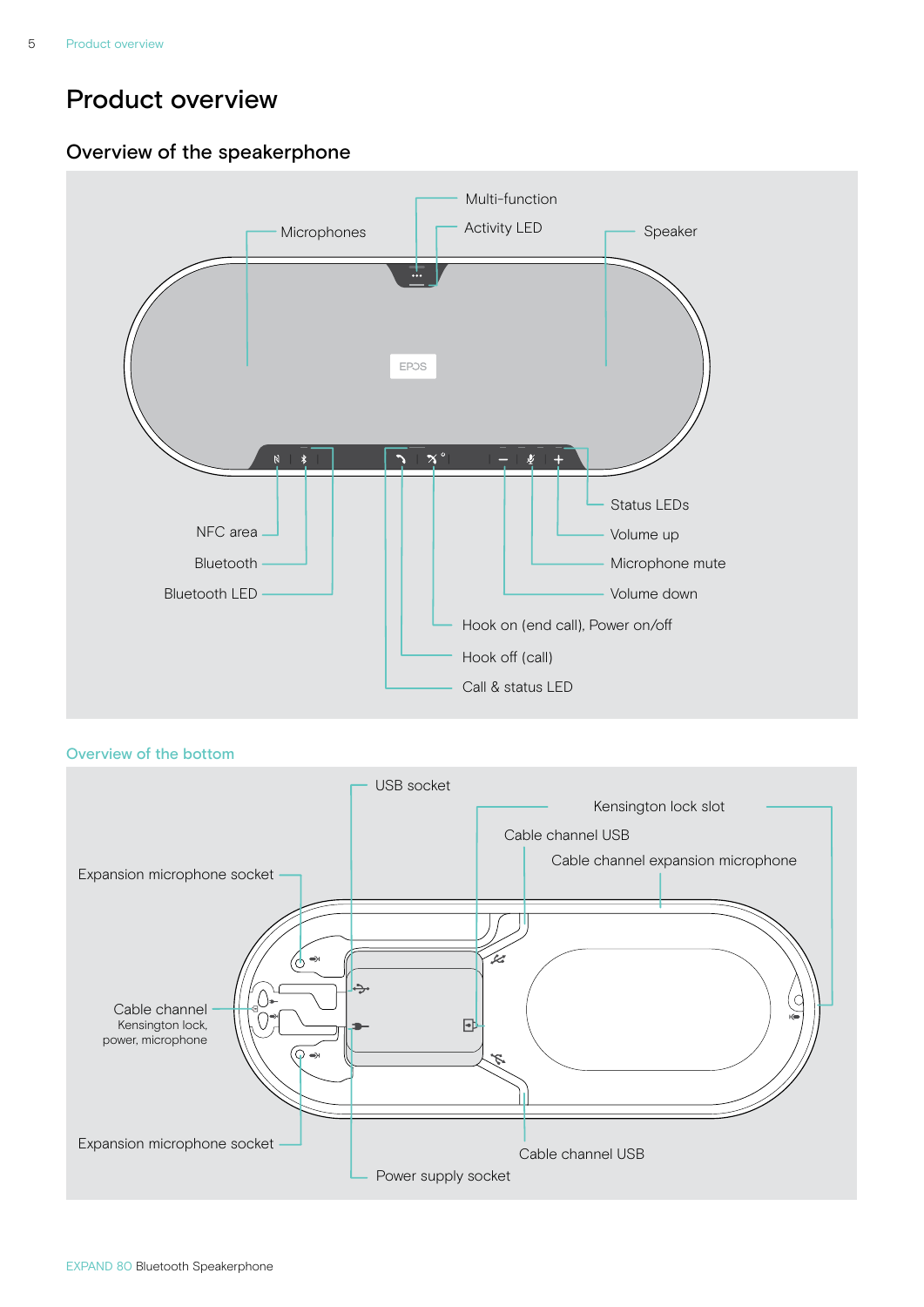#### LED overview

| Call & status LED |                                                                                                                                                                                                                                                                                                                                                                                                     | Meaning                  |
|-------------------|-----------------------------------------------------------------------------------------------------------------------------------------------------------------------------------------------------------------------------------------------------------------------------------------------------------------------------------------------------------------------------------------------------|--------------------------|
|                   | $\div$                                                                                                                                                                                                                                                                                                                                                                                              | Speakerphone turned on   |
|                   | $3x \div 3 = 5$                                                                                                                                                                                                                                                                                                                                                                                     | Speakerphone turning off |
|                   | <b>Contract Contract Contract</b>                                                                                                                                                                                                                                                                                                                                                                   | Speakerphone turned off  |
| - ပ               | $\frac{1}{2} + \frac{1}{2} + \frac{1}{2} + \frac{1}{2} + \frac{1}{2} + \frac{1}{2} + \frac{1}{2} + \frac{1}{2} + \frac{1}{2} + \frac{1}{2} + \frac{1}{2} + \frac{1}{2} + \frac{1}{2} + \frac{1}{2} + \frac{1}{2} + \frac{1}{2} + \frac{1}{2} + \frac{1}{2} + \frac{1}{2} + \frac{1}{2} + \frac{1}{2} + \frac{1}{2} + \frac{1}{2} + \frac{1}{2} + \frac{1}{2} + \frac{1}{2} + \frac{1}{2} + \frac{1$ | Incoming call            |
|                   | $\div$ $\div$                                                                                                                                                                                                                                                                                                                                                                                       | Active call              |
|                   | $\div$ $\rightarrow$                                                                                                                                                                                                                                                                                                                                                                                | Call on hold             |
|                   | $\frac{1}{2}$ = $\frac{1}{2}$ = $\frac{1}{2}$ = $\frac{1}{2}$ = $\frac{1}{2}$ Second call on hold                                                                                                                                                                                                                                                                                                   |                          |

| <b>Activity LED</b>          |                      | Meaning                    |
|------------------------------|----------------------|----------------------------|
|                              | $\div$ $\rightarrow$ | Media playback             |
| $\bullet\bullet\bullet$<br>— | $3x \div 3 = 5$      | Voice assistant activating |
|                              | ⇒⇔                   | Voice assistant activated  |

| <b>Status LEDs</b>       |  |                                                                                                                    | Meaning                                                                                                        |
|--------------------------|--|--------------------------------------------------------------------------------------------------------------------|----------------------------------------------------------------------------------------------------------------|
|                          |  | $\Rightarrow$ $\Rightarrow$ $\Rightarrow$ $\Rightarrow$ $\Rightarrow$ $\Rightarrow$ $\Rightarrow$ Microphone muted |                                                                                                                |
| $\overline{\phantom{a}}$ |  |                                                                                                                    | $\mathbf{I}$ : $\mathbf{I}$ = : $\mathbf{I}$ = $\mathbf{I}$ = $\mathbf{I}$ Volume level; eight step indication |

| <b>Bluetooth LED</b> |                             | Meaning                                                                                                                                      |
|----------------------|-----------------------------|----------------------------------------------------------------------------------------------------------------------------------------------|
|                      |                             | $\frac{1}{2}$ $\frac{1}{2}$ $\frac{1}{2}$ $\frac{1}{2}$ $\frac{1}{2}$ $\frac{1}{2}$ $\frac{1}{2}$ $\frac{1}{2}$ Speakerphone in pairing mode |
|                      | $\div$ $\rightarrow$ $\div$ | Bluetooth device connected                                                                                                                   |
|                      |                             | No Bluetooth device connected                                                                                                                |
|                      |                             | $\frac{1}{2}$ $\frac{1}{2}$ $\frac{1}{2}$ $\frac{1}{2}$ Searching for paired Bluetooth devices                                               |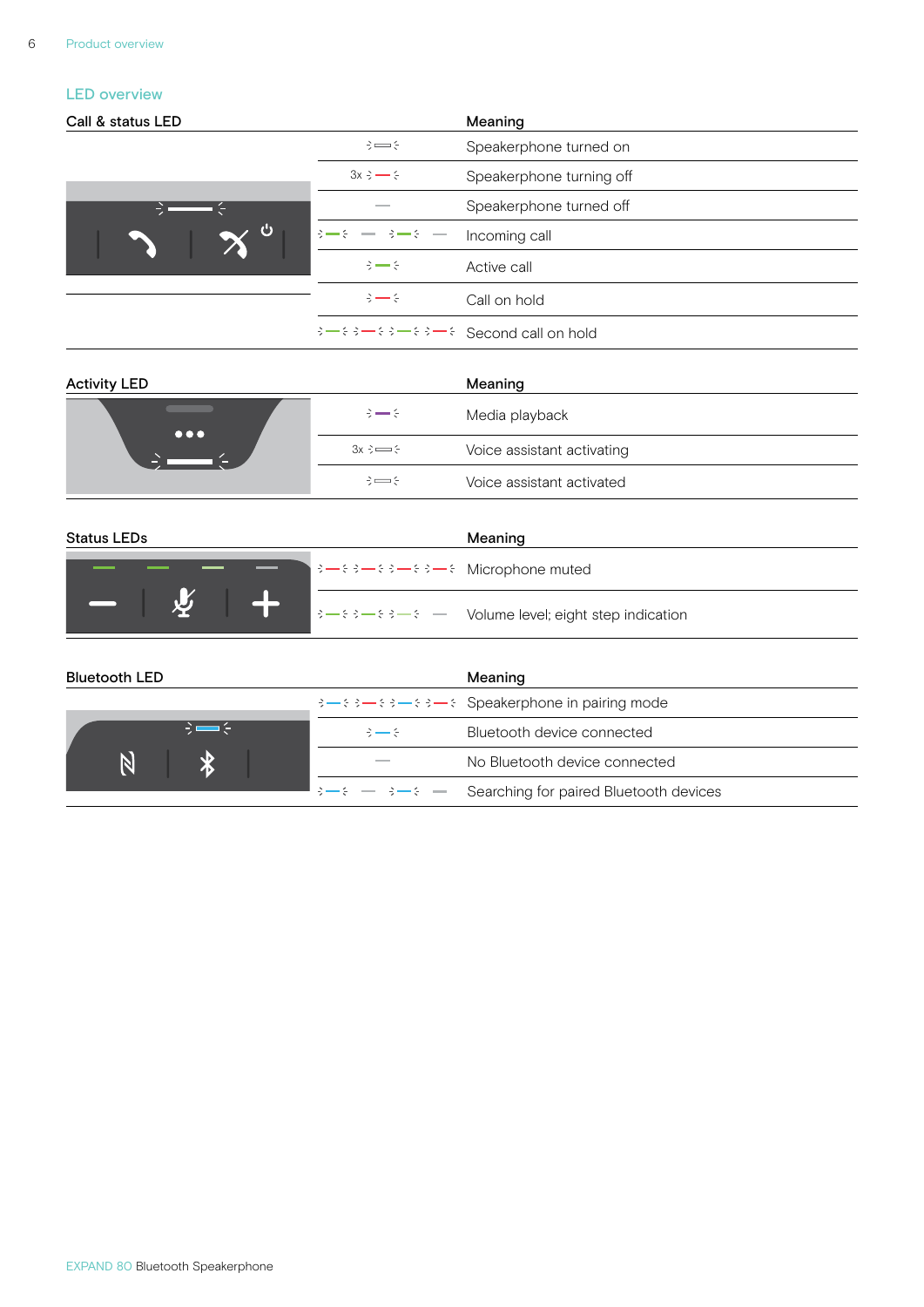# <span id="page-7-0"></span>Overview of the dongle



#### LED overview

|  | <b>LED</b>               | Meaning                                                                        |
|--|--------------------------|--------------------------------------------------------------------------------|
|  | $3 - 3 - 3 - 3 - 3 - 5$  | Dongle in pairing mode:<br>searching for Bluetooth devices to pair and connect |
|  | $3x \div 3$              | Pairing successful                                                             |
|  | $3x \div 3$              | Pairing failed                                                                 |
|  | $\rightarrow - + -$      | Dongle tries to connect to a Bluetooth device                                  |
|  | $\div$ $\div$            | Dongle and Bluetooth device connected                                          |
|  | <b>Contract Contract</b> | Incoming call                                                                  |
|  | $\div$ $\rightarrow$     | Outgoing / active call<br>Media playback                                       |
|  |                          |                                                                                |
|  | <b>Contract Contract</b> | Microphone of the connected Bluetooth device is muted                          |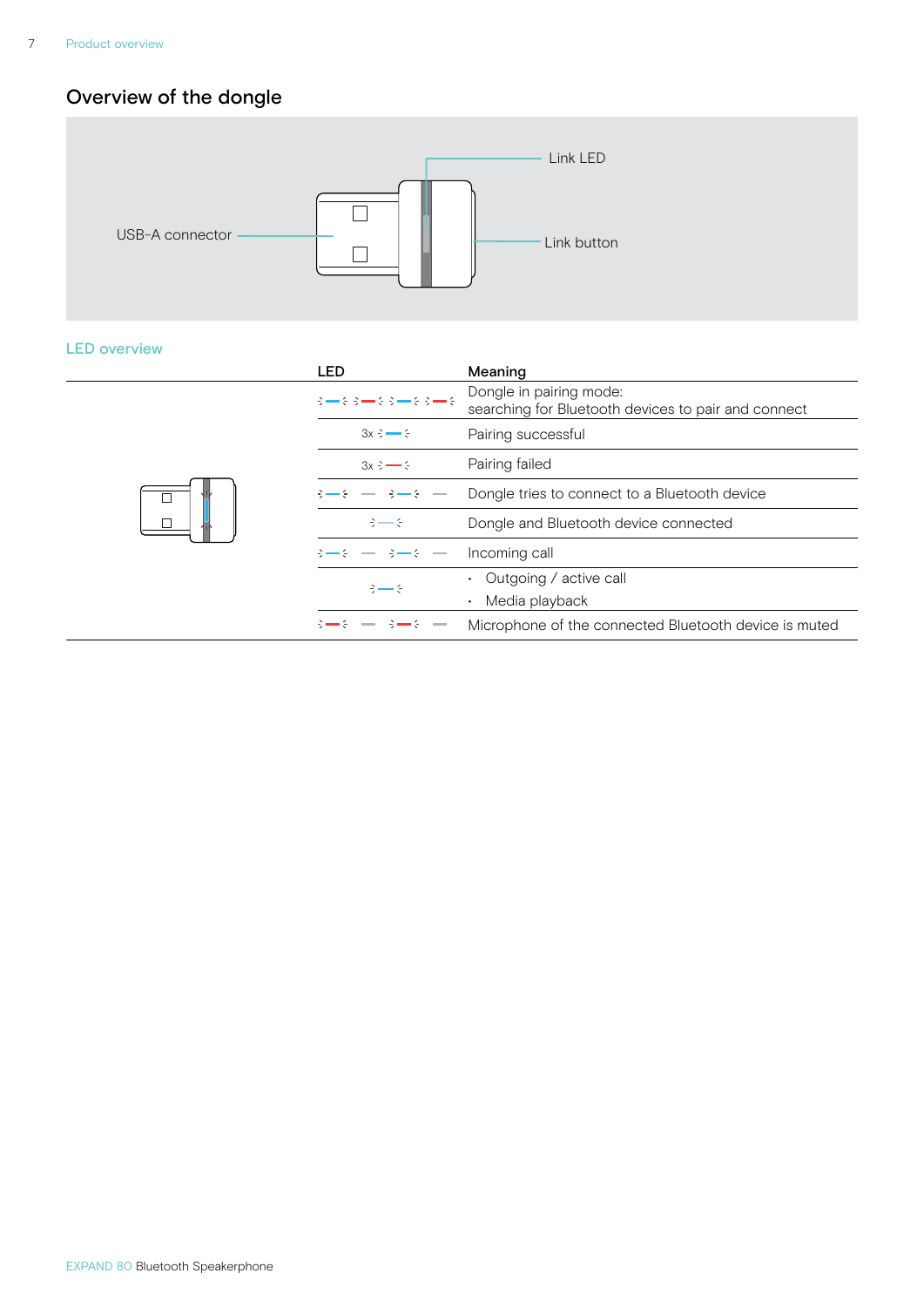# <span id="page-8-0"></span>Overview of expansion microphone

The expansion microphone EXPAND 80 Mic is available as an accessory. A list of accessories can be found on the product page at www.eposaudio.com.



#### LED overview

|  | LED                                                                                                                                                                                                                                                                                                                                                                                                 | Meaning                                     |
|--|-----------------------------------------------------------------------------------------------------------------------------------------------------------------------------------------------------------------------------------------------------------------------------------------------------------------------------------------------------------------------------------------------------|---------------------------------------------|
|  | $\div$                                                                                                                                                                                                                                                                                                                                                                                              | Expansion microphone turned on<br>$\bullet$ |
|  | white dimmed                                                                                                                                                                                                                                                                                                                                                                                        | Media playback<br>$\bullet$                 |
|  | $\div$                                                                                                                                                                                                                                                                                                                                                                                              | Incoming call                               |
|  | $\div$ $\rightarrow$                                                                                                                                                                                                                                                                                                                                                                                | Active call                                 |
|  |                                                                                                                                                                                                                                                                                                                                                                                                     | Voice assistant active<br>$\bullet$         |
|  | $\frac{1}{2} + \frac{1}{2} + \frac{1}{2} + \frac{1}{2} + \frac{1}{2} + \frac{1}{2} + \frac{1}{2} + \frac{1}{2} + \frac{1}{2} + \frac{1}{2} + \frac{1}{2} + \frac{1}{2} + \frac{1}{2} + \frac{1}{2} + \frac{1}{2} + \frac{1}{2} + \frac{1}{2} + \frac{1}{2} + \frac{1}{2} + \frac{1}{2} + \frac{1}{2} + \frac{1}{2} + \frac{1}{2} + \frac{1}{2} + \frac{1}{2} + \frac{1}{2} + \frac{1}{2} + \frac{1$ |                                             |
|  | $\div$ $\rightarrow$                                                                                                                                                                                                                                                                                                                                                                                | Microphone muted                            |

## Overview of the icons

|    | Tap the button            |               | Notes: Good to know       |
|----|---------------------------|---------------|---------------------------|
| ŻΧ | Press the button twice    | *             | <b>LED</b> indications    |
| 3s | Press and hold the button | $\mathcal{D}$ | Voice prompt is announced |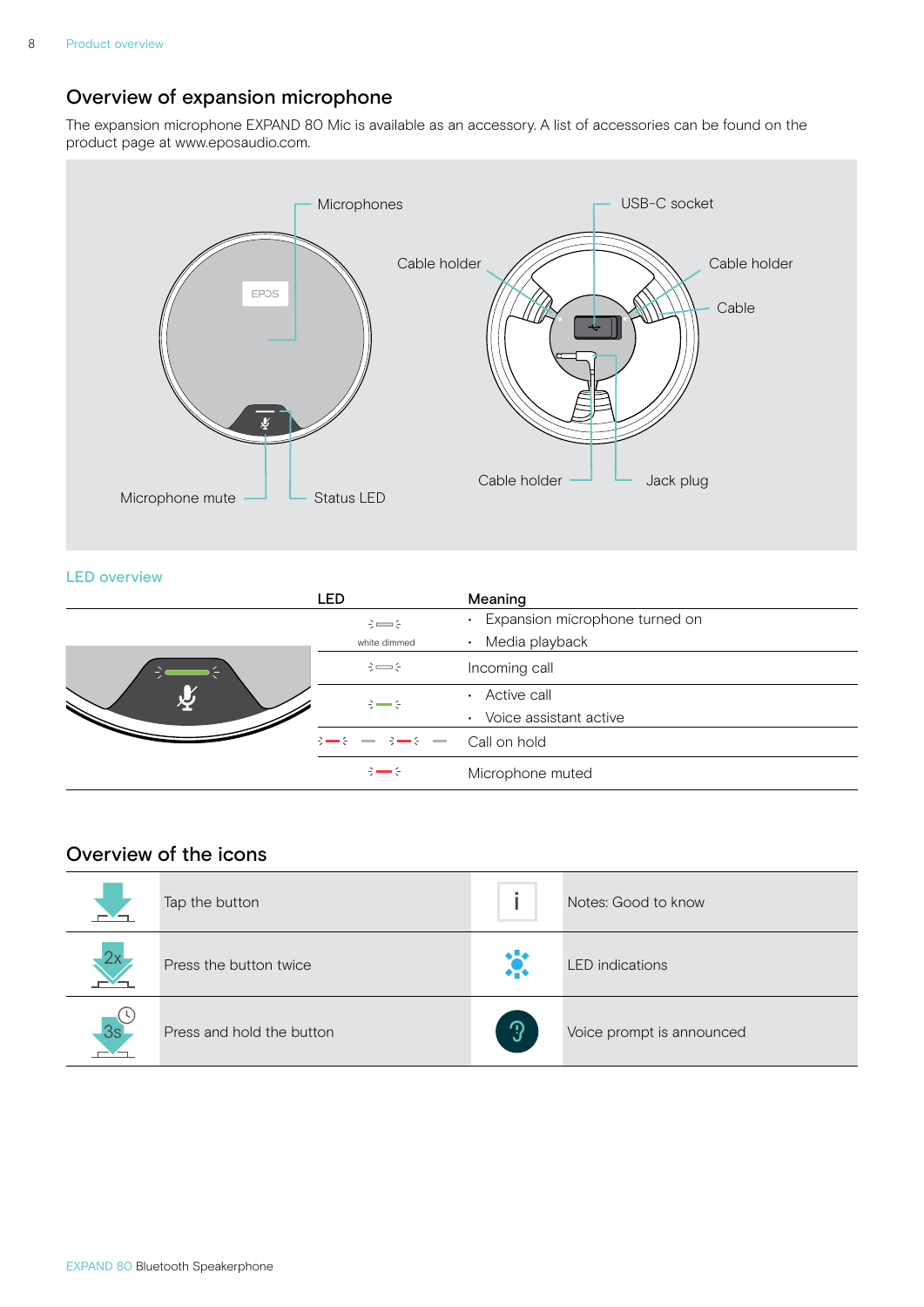# <span id="page-9-0"></span>Getting started

## Positioning the speakerphone and the expansion microphone(s)

You can use the speakerphone in small, medium and large meeting rooms with up to 16 participants.  $\triangleright$  Place the speakerphone in the middle of the table for optimal sound.



For larger rooms you can connect expansion microphones. With each microphone you can cover up to 8 additional participants.

 $\triangleright$  Place the expansion microphone in the middle of the table and connect it - see next page.

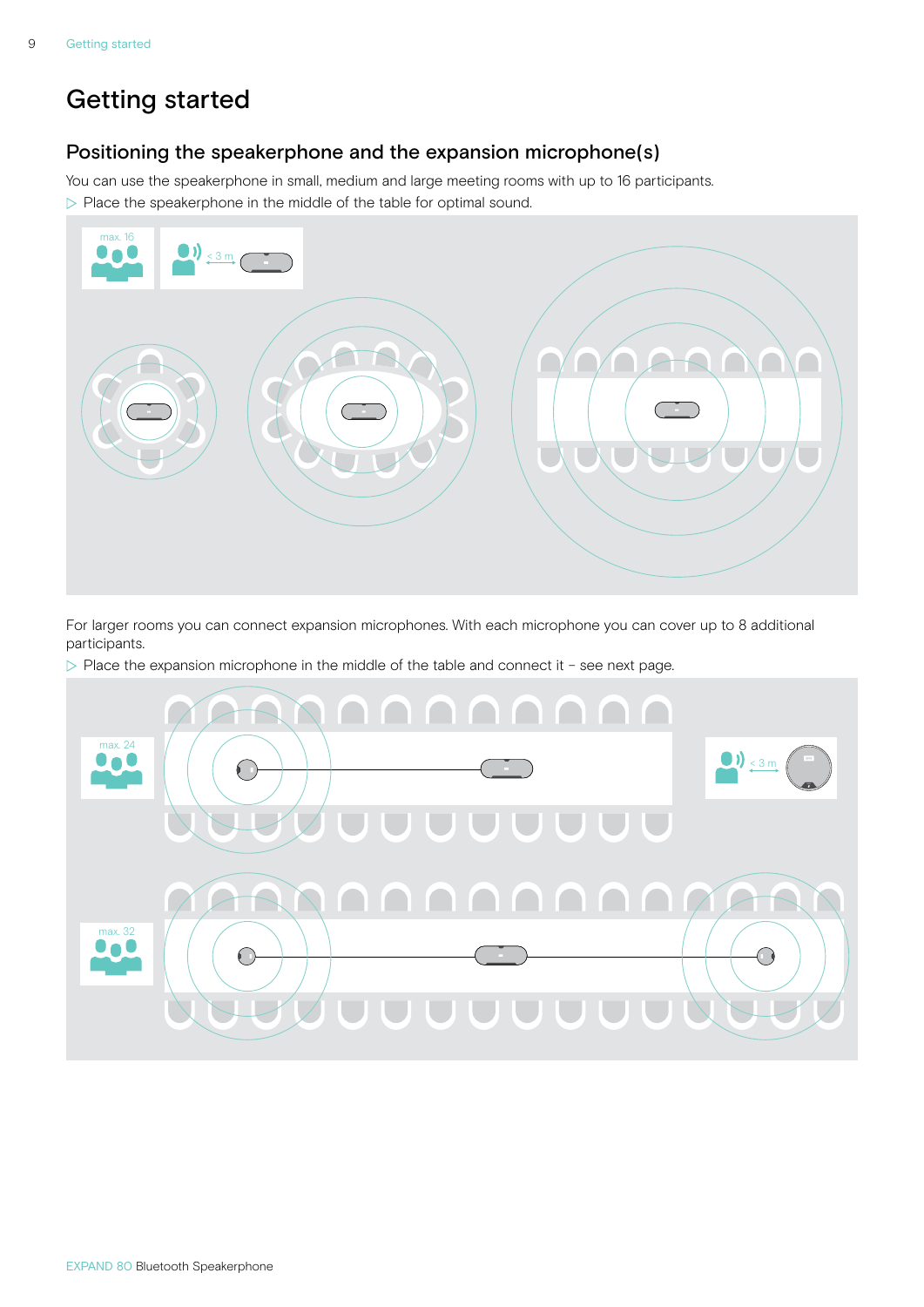# <span id="page-10-0"></span>Connecting the expansion microphone(s)



 $\triangleright$  Connect the microphone plug to one of the expansion microphone sockets. The expansion microphone turns on or off automatically with the speakerphone.



 $\triangleright$  Put the cable into the cable channel to secure it.



 $\triangleright$  Rotate the expansion microphone so that the mute button faces away from the speakerphone.





- $\triangleright$  Align the cable length on the table and roll up the excess cable.
- $\triangleright$  Secure the cable in the holders.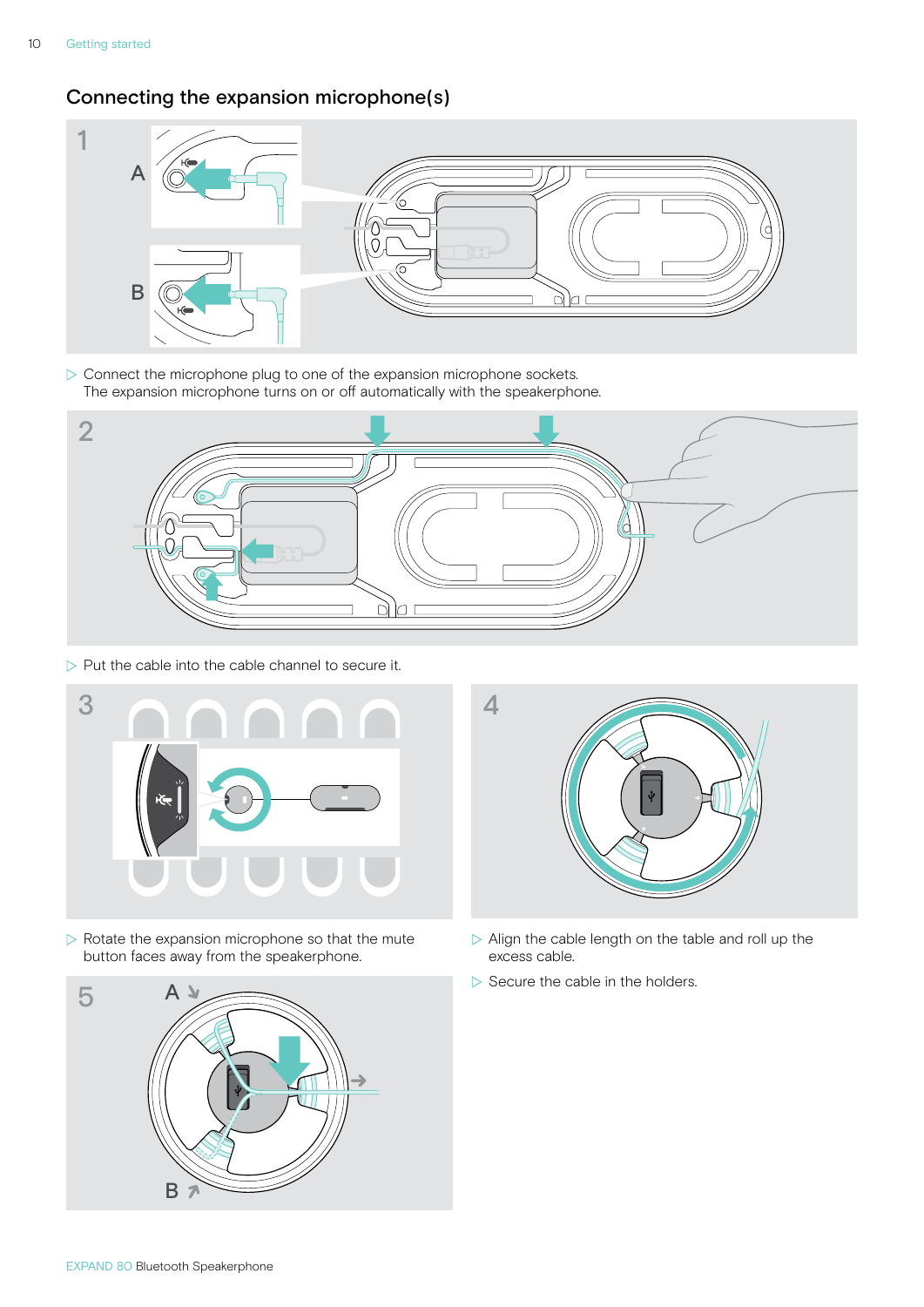# <span id="page-11-1"></span><span id="page-11-0"></span>Connecting the speakerphone to the mains power supply



- $\triangleright$  US: Flip out the two pins.
- $\triangleright$  EU/UK/AU: Select a suitable country adapter and slide it in.



 $\triangleright$  Connect the power supply to the power supply socket.



 $\triangleright$  Put the cable into the cable channel to secure it.







 $\triangleright$  Plug the power supply unit into a wall socket. The speakerphone switches on. The LED lights up white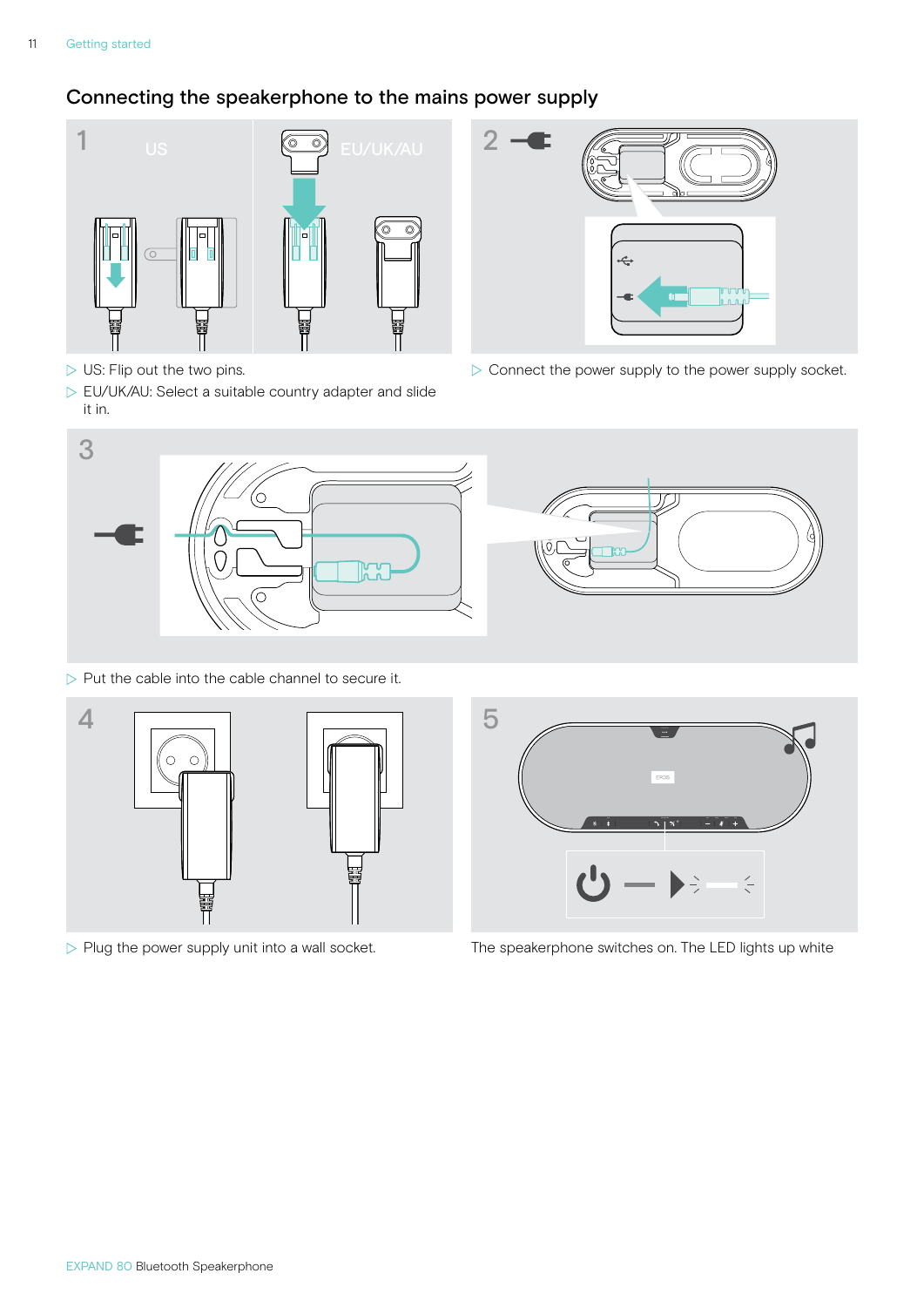# <span id="page-12-0"></span>Connection possibilities

The speakerphone can be connected via:



<span id="page-12-1"></span>

A: USB cable **B:** B: Bluetooth via NFC **C: Bluetooth C: Bluetooth D: Bluetooth** via dongle

# A: Connecting via USB cable



 $\triangleright$  Connect the USB plug to the USB socket.



 $\triangleright$  Put the cable into the cable channel (A or B) to secure it.



▶ Connect the USB connector directly to a USB-C port or to a USB-A port using the included adapter. The speakerphone turns on automatically. The LED lights up white.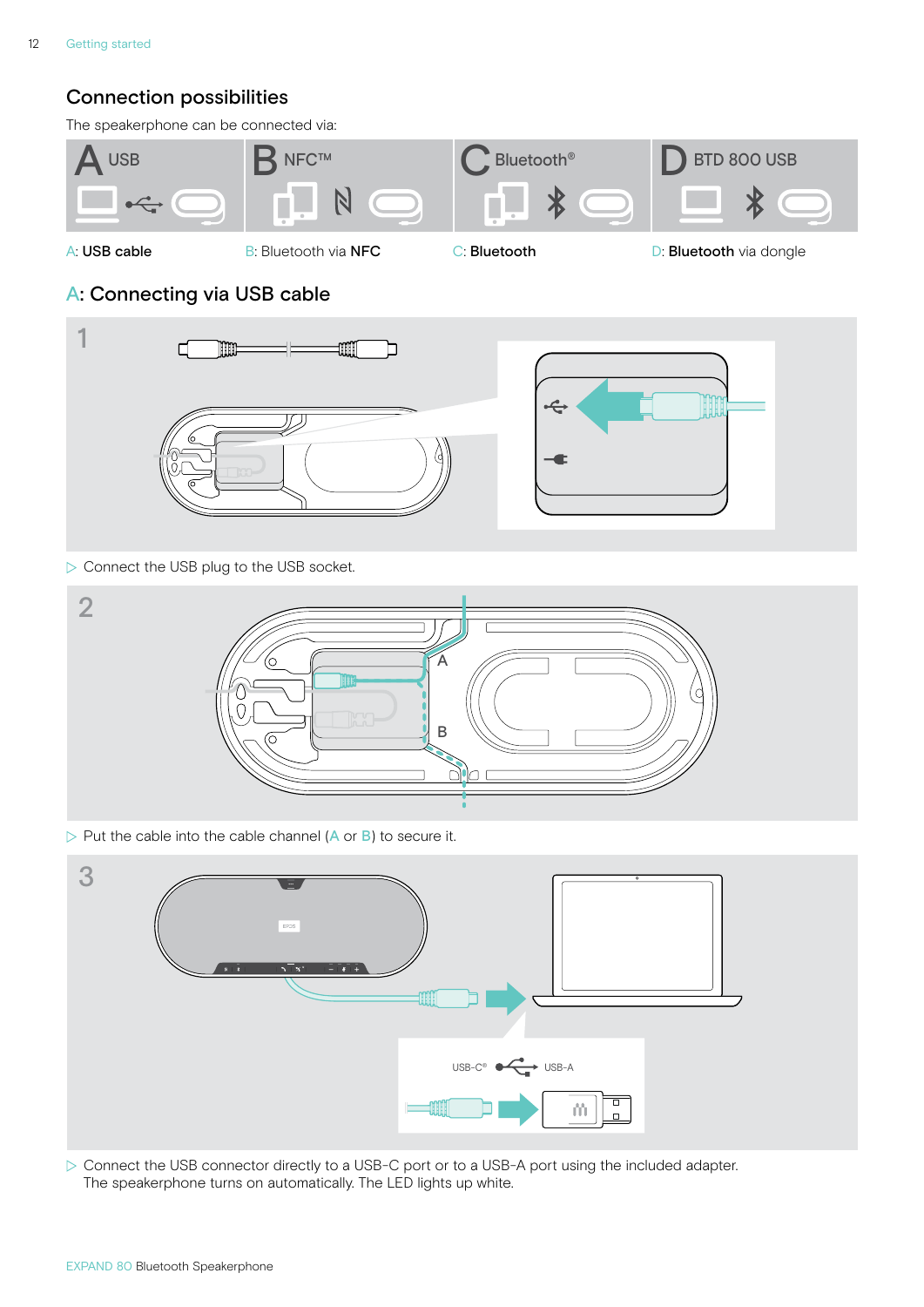# <span id="page-13-1"></span><span id="page-13-0"></span>B | C | D About pairing and using with wireless Bluetooth<sup>®</sup> devices



The transmitted radio waves of mobile phones can impair the operation of sensitive and unprotected devices.

 $\triangleright$  Only make calls with the speakerphone in locations where wireless Bluetooth transmission is permitted.

The speakerphone complies with the Bluetooth 5.0 standard. In order to transmit data wirelessly, you have to pair your speakerphone with Bluetooth devices that support "hands free profile" (HFP), "headset profile" (HSP) or "advanced audio distribution profile" (A2DP).

The speakerphone can be paired to:

- a mobile device: via NFC™ (B, see page [14\)](#page-14-1) or via Bluetooth (C, see page [15\)](#page-15-1) or
- the BTD 800 USB dongle: via Bluetooth (D, see page [16\)](#page-16-1).

The speakerphone can be set to personal or shared mode (see page [28](#page-28-1)). The default setting is shared mode. In this mode pairing must be performed every time when connecting a device via Bluetooth.

Default functionality (shared mode):



The speakerphone can save up to eight paired Bluetooth devices. If you pair the speakerphone with a ninth Bluetooth device, the saved connection profile of the least recently used device will be overwritten. If you want to re-establish a connection with this device, you have to pair the speakerphone again.



The speakerphone can be wirelessly connected to two devices at the same time.

You can only connect another device by disconnecting one of the already connected devices.



The speakerphone can be used wirelessly with a computer. You can use:

- the computer's built in Bluetooth functionality or
- the BTD 800 USB dongle.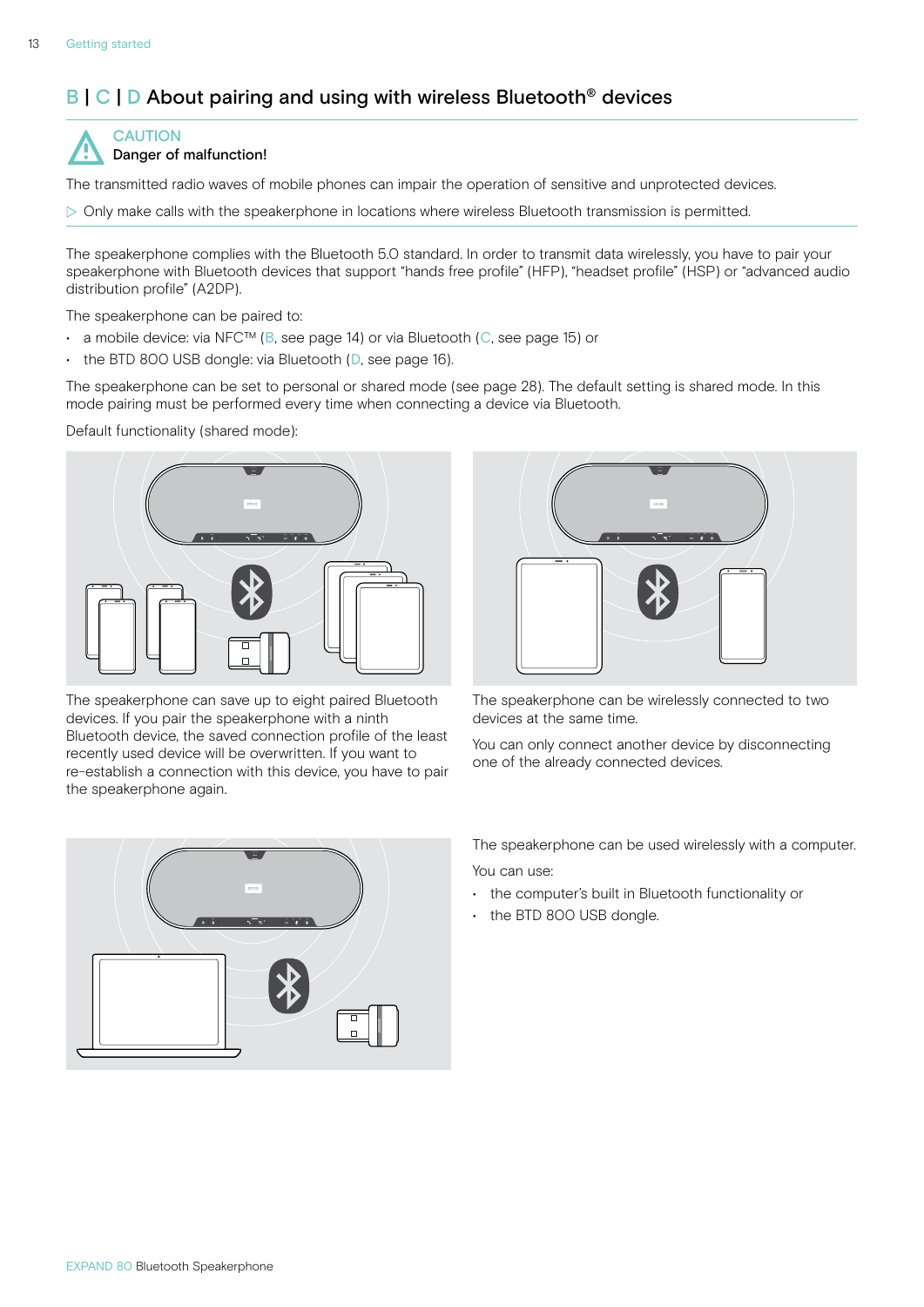# <span id="page-14-1"></span><span id="page-14-0"></span>B: Pairing the speakerphone and a mobile device via NFC™



 $\triangleright$  Activate Bluetooth and NFC (Near Field Communication) on your mobile device – see instruction manual of your mobile device.



 $\triangleright$  Move the mobile device in small circles directly above the NFC area of the speakerphone.



Once the speakerphone is paired with the mobile device, the LED lights up blue.

**i** If required: Confirm the speakerphone on your mobile devices.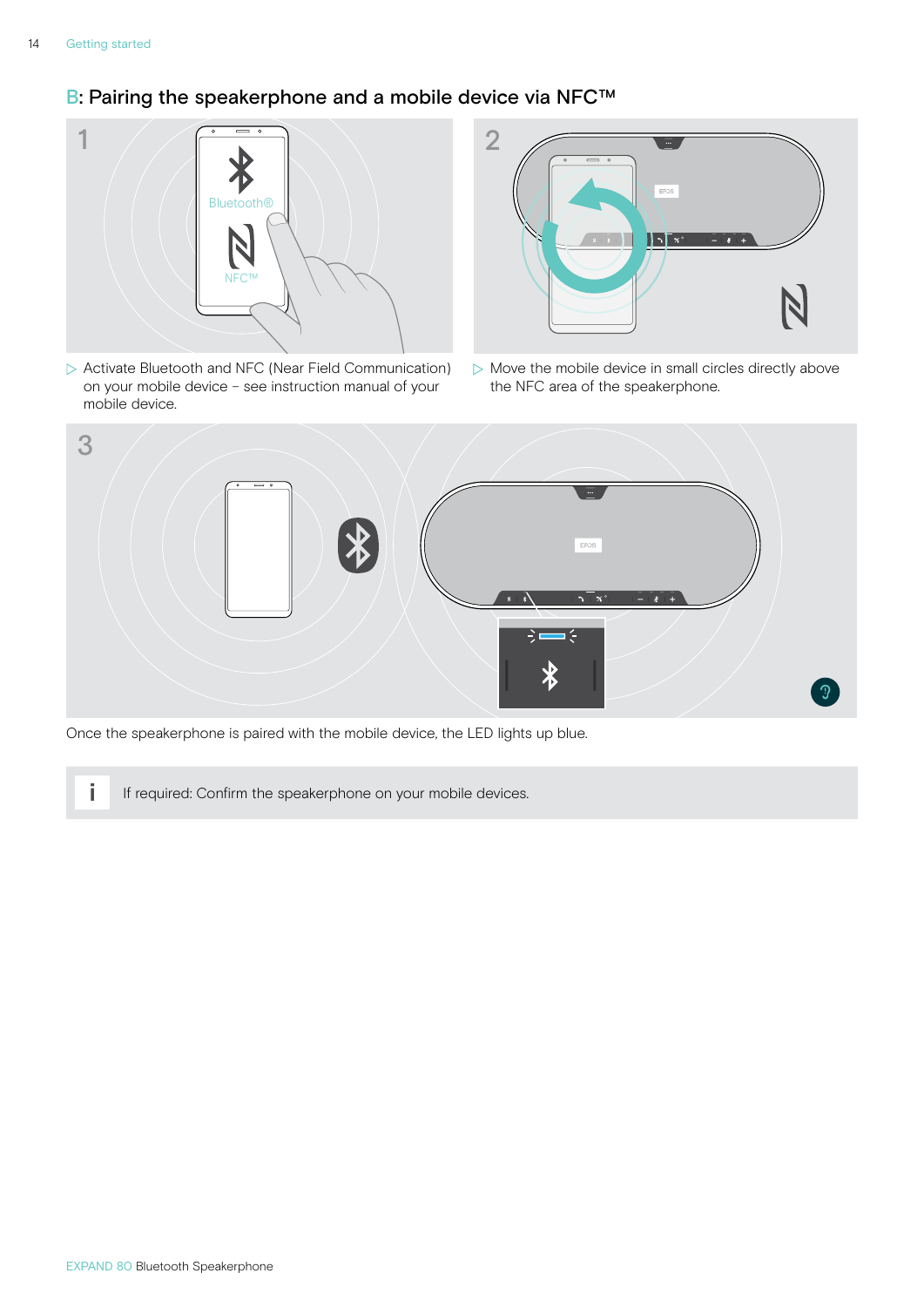# <span id="page-15-1"></span><span id="page-15-0"></span>C: Pairing the speakerphone and a mobile device via Bluetooth®



 $\triangleright$  Press and hold the Bluetooth button until the LED flashes blue and red. The speakerphone is in pairing mode.



- $\triangleright$  Select "EPOS EXPAND 80"\* to establish a Bluetooth connection to the speakerphone.
	- \* You can change the default name via EPOS Connect.



- $\triangleright$  Enable the Bluetooth visibility on your mobile device see instruction manual of your mobile device.
- $\triangleright$  Start a search for Bluetooth devices. All available devices in the proximity of the mobile device are displayed.



Once the speakerphone is paired with the mobile device, the LED lights up blue.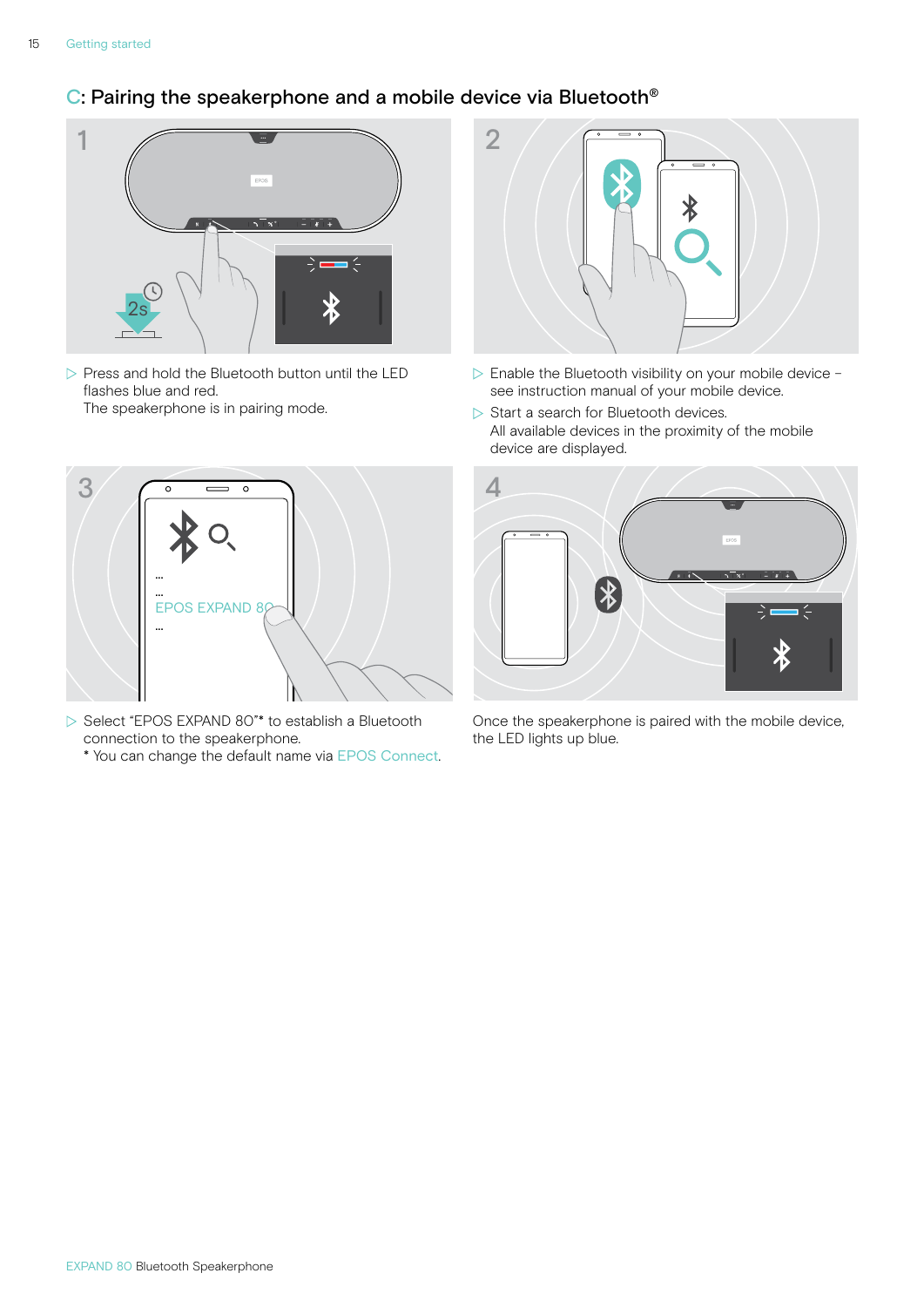i

# <span id="page-16-1"></span><span id="page-16-0"></span>D: Connecting the Bluetooth® dongle to a computer and pairing the speakerphone

To connect the speakerphone wirelessly with a computer, use the BTD 800 USB dongle. The dongle and the speakerphone in the bundle are already paired.







 $\triangleright$  Release the dongle from the storage.  $\triangleright$  Plug the dongle into the USB port of your computer.

searching.

Once the speakerphone is connected with the dongle, the speakerphone LED lights up blue and the dongle LED switches to dimmed blue.



- To manually pair the speakerphone and the dongle, activate the pairing mode for both:
- $\triangleright$  Press and hold the speakerphone's Bluetooth button and the dongle's button until the LEDs alternately flash blue and red. Once the dongle and the speakerphone are connected, the speakerphone lights up blue and the dongle lights up dimmed blue.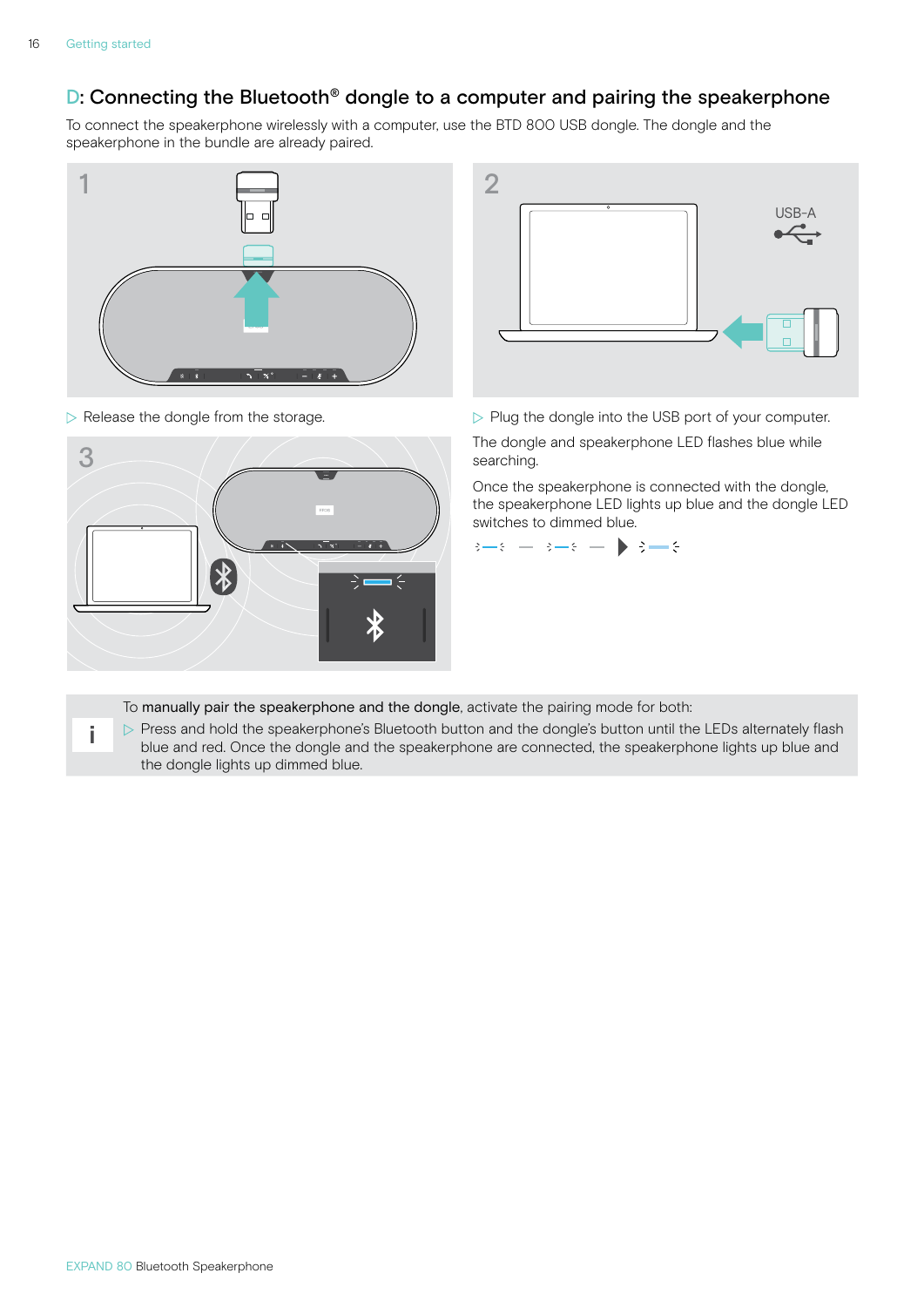# <span id="page-17-1"></span><span id="page-17-0"></span>Installing EPOS software

The free EPOS software allows you to add value to your EPOS products. It enables easy set-up, configuration and update of your speakerphone.

Examples of supported settings and configurations in EPOS Connect:

- Bluetooth on/off,
- Device name
- Personal/shared mode,
- Manage pairing list
- Sounds and notifications including voice prompt language
- Factory reset

EPOS Connect offers further configurations and additional settings – see options in the software.



- $\triangleright$  Download the software from www.eposaudio.com/connect.
- $\triangleright$  Install the software. You need administrator rights on your computer – if necessary, contact your IT department.
- To make calls via the computer:
- $\triangleright$  Install a softphone (VoIP Software) or ask your admin for support.

# Changing Audio settings for the speakerphone – Microsoft® Windows



Windows usually changes the Audio settings automatically if you connect a new device.

If the speakerphone is connected but you hear no sound:

- $\triangleright$  Right-click the Audio icon.
- $\triangleright$  Select under output EXPAND 80 as speaker.
- $\triangleright$  Select under input EXPAND 80 as microphone.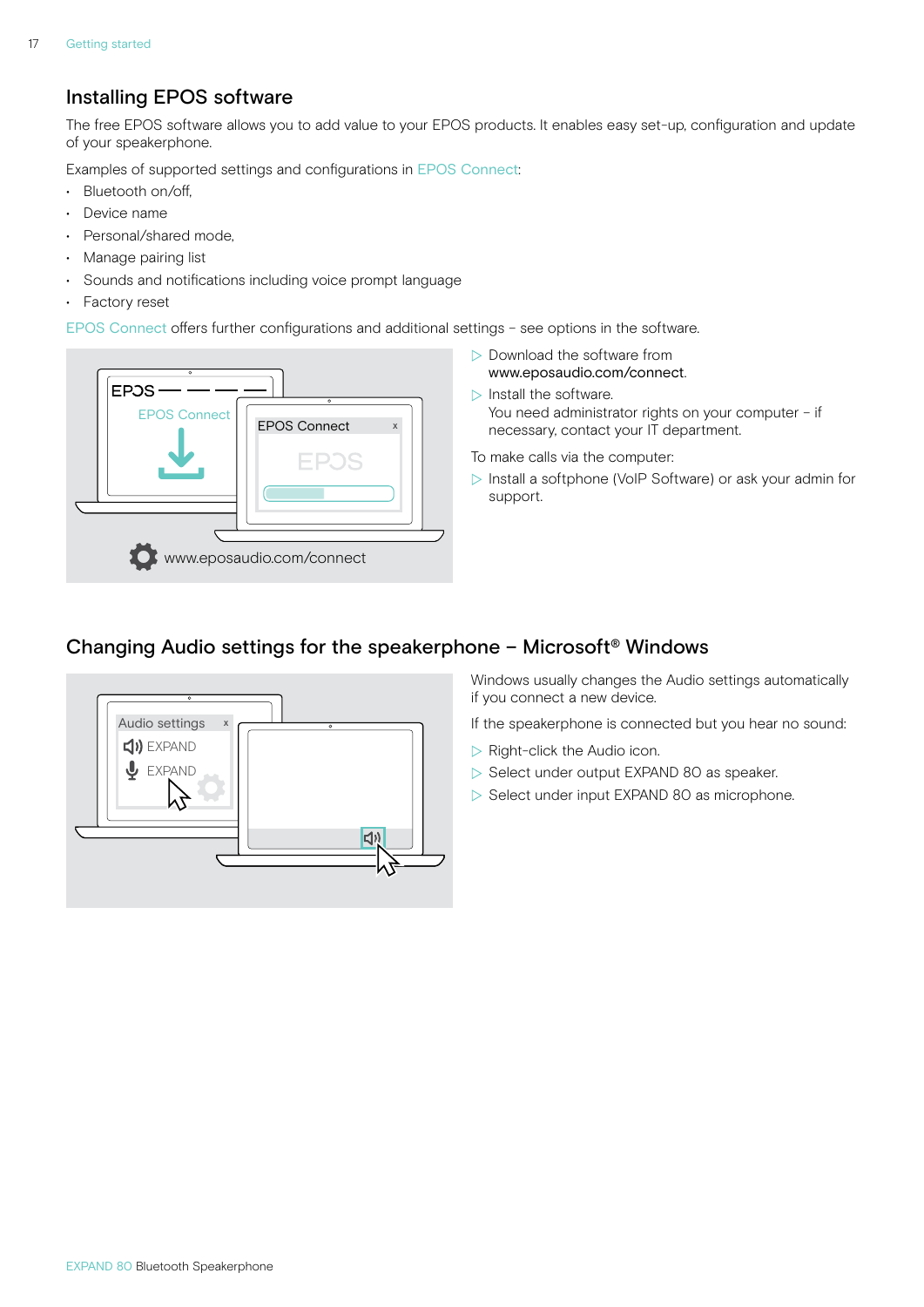# <span id="page-18-0"></span>Using the speakerphone

## <span id="page-18-1"></span>Turning the speakerphone and the expansion microphone(s) on



 $\triangleright$  Press the Power on/off button.

The LED lights up white. The expansion microphone turns on automatically and the LED lights up dimmed.

# Connecting / disconnecting Bluetooth® devices

#### Connecting Bluetooth devices

Depending on the setting for personal/shared mode (see page [28\)](#page-28-1).

#### A: Shared mode

The speakerphone is by default in shared mode. In this mode pairing must be performed every time when connecting a device via Bluetooth.

- B NFC see page [14](#page-14-1) or
- C Bluetooth see page [15](#page-15-1) or
- D Dongle see page [16](#page-16-1)

#### B: Personal mode

The speakerphone will by default attempt to connect to the two last connected Bluetooth devices.



 $\triangleright$  Activate Bluetooth on the paired device(s).

The LED flashes blue while the speakerphone attempts to connect to previously paired Bluetooth device(s). Once the connection is successfully established, the LED lights up blue.

If the Bluetooth LED does not flash blue (automatic search after switch-on):

 $\triangleright$  Press the Bluetooth button to connect manually.

Only two out of the maximum eight paired Bluetooth devices can be simultaneously connected to the speakerphone.

The search for paired devices will timeout if no devices are found. After this, connections must be established manually on the paired Bluetooth device or by pressing the Bluetooth button on the speakerphone

i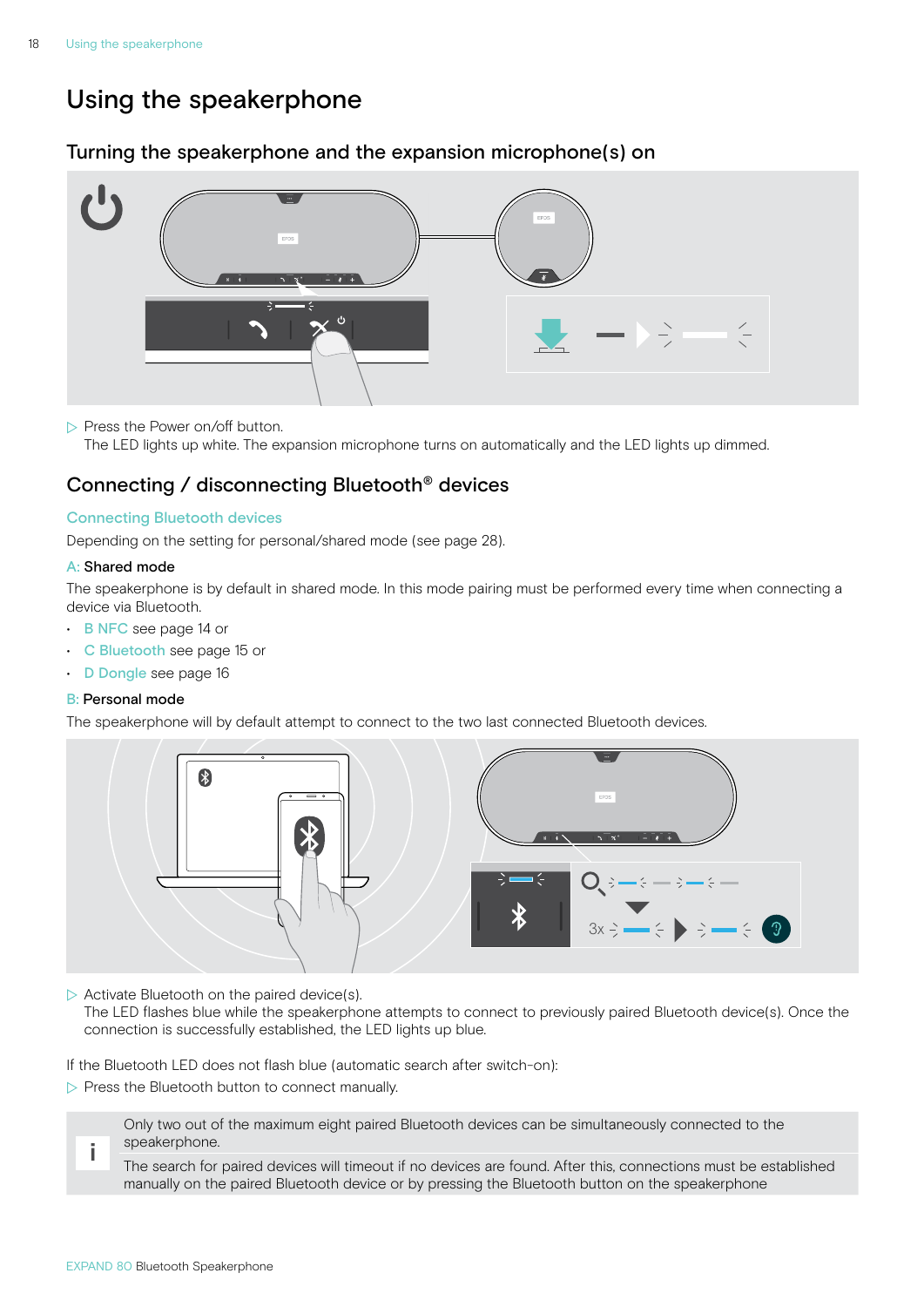#### <span id="page-19-0"></span>Disconnecting Bluetooth device(s)



 $\triangleright$  Press the Bluetooth button. The LED turns off. OR Deactivate Bluetooth on the connected device. To re-connect paired Bluetooth devices (personal mode only):

 $\triangleright$  Press the button again.

# $\mathfrak{C}^{\rm b}$ EPOS  $\ddot{\circ}$  $\div$  3x  $\div$   $\div$

# Turning the speakerphone and the expansion microphone(s) off

 $\triangleright$  Press and hold the Power on/off button.

The LED flashes red 3 times and turns off. All volume settings are saved. The expansion microphone turns off.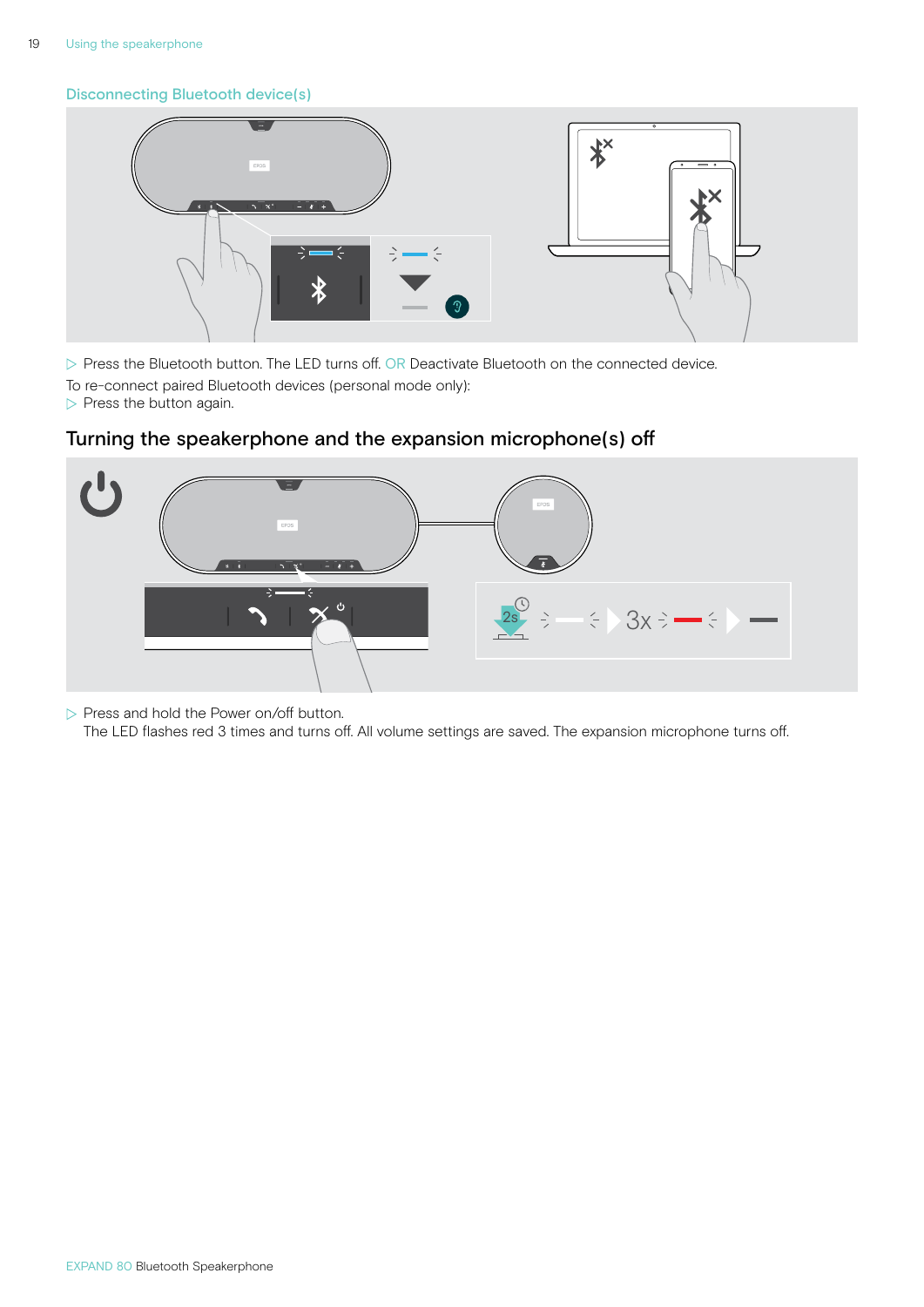# <span id="page-20-1"></span><span id="page-20-0"></span>Adjusting the volume



You can adjust three independent volume settings for the speakerphone:

- 1. Call volume: during an active call
- 2. Audio volume: during audio streaming
- 3. Volume for ring tone, tones and voice prompts: in idle mode – no active call or audio streaming

#### Increasing the volume **Decreasing the volume** Decreasing the volume



 $\triangleright$  Press the button +  $\triangleright$  Press the button – LEDs and volume will be increased or reduced by half step with each button press.

## Adjusting the Speakerphone's microphone volume for softphones



- $\triangleright$  Initiate a call on your connected device to someone who will help you find the correct volume setting for your microphone.
- $\triangleright$  Change the microphone volume in your softphone application and/or in your PC audio application.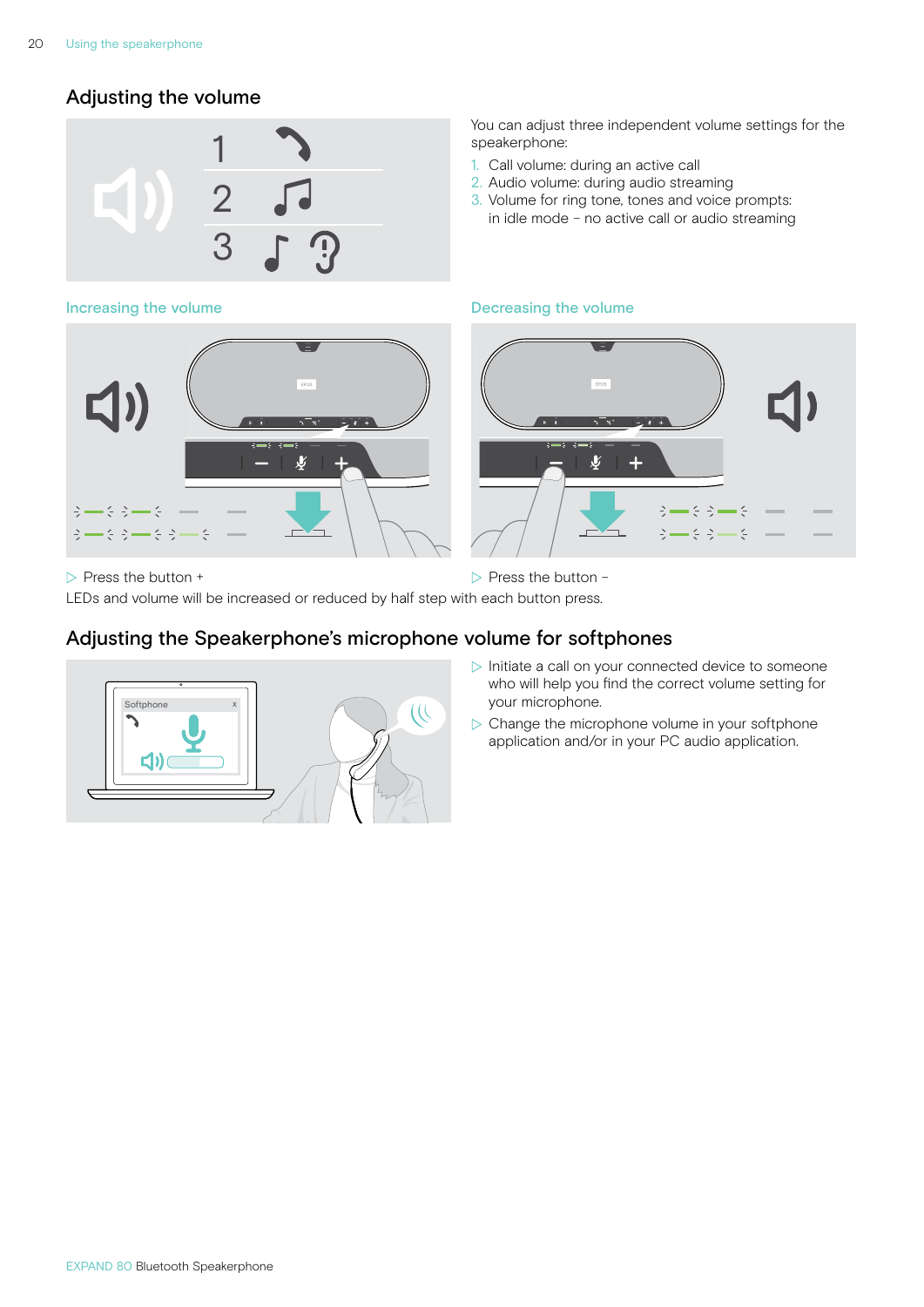# <span id="page-21-0"></span>Muting the microphone(s)



 $\triangleright$  Press the Microphone mute button. The LEDs light up red.



#### Muting the microphone **Muting the microphone** Unmuting the microphone



- $\triangleright$  Press the button again. The LEDs turn off.
- If you use one or two expansion microphone(s):
- $\triangleright$  Press the Microphone mute button on the speakerphone or on the expansion microphone. All microphones will be muted or unmuted.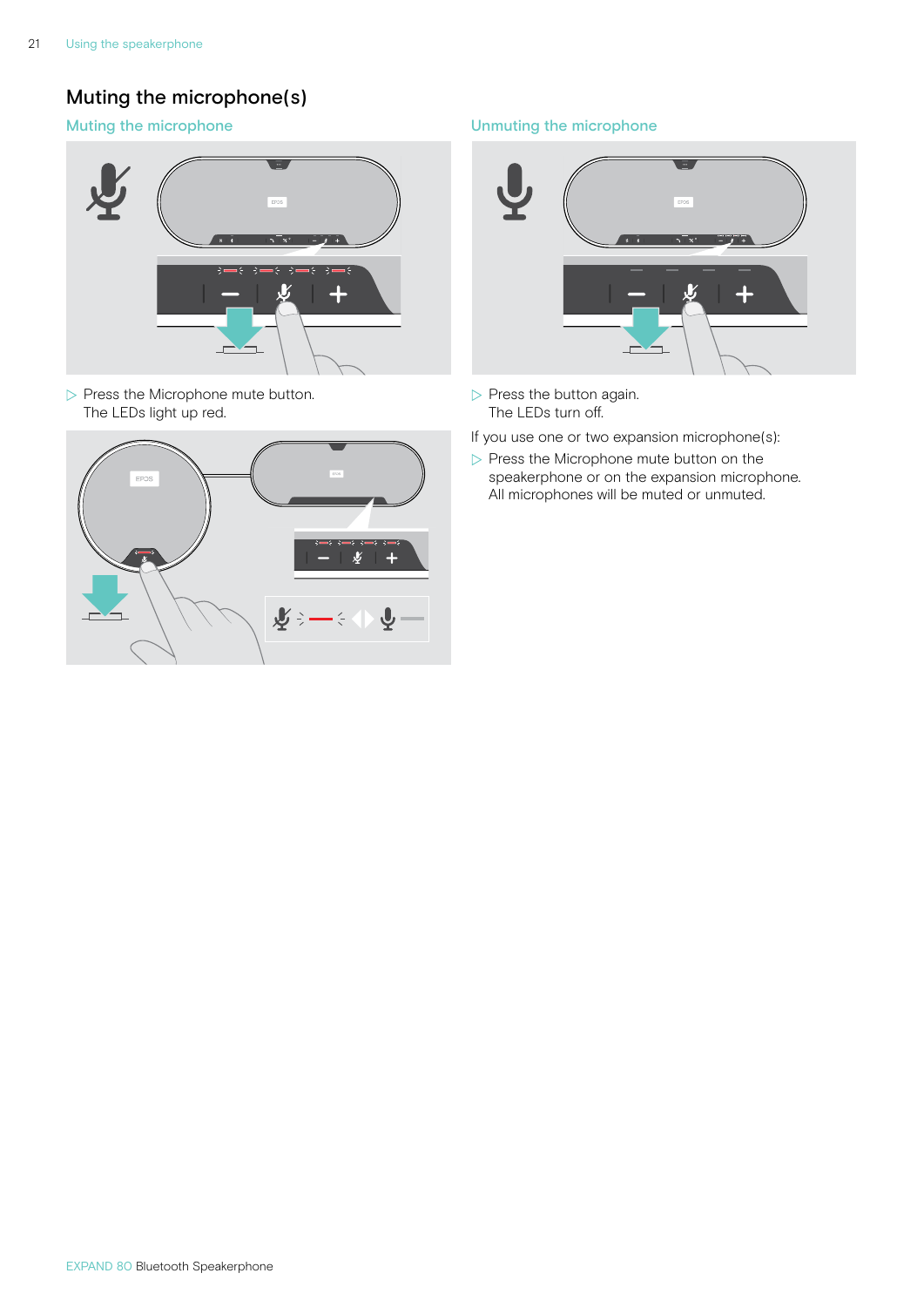# <span id="page-22-1"></span><span id="page-22-0"></span>Making calls using the speakerphone

# Making a call



 $\triangleright$  Initiate the call on your connected device. The LED lights up green.

If your call is not automatically transferred to the speakerphone:

 $\triangleright$  Press the speakerphone's hook off button  $\lambda$ , or use call transfer functionality on the mobile device.

# Accepting/rejecting/ending a call



When you receive a call: You hear a ring tone and the LED flashes green.

#### Accept/hold a call



Reject/end a call

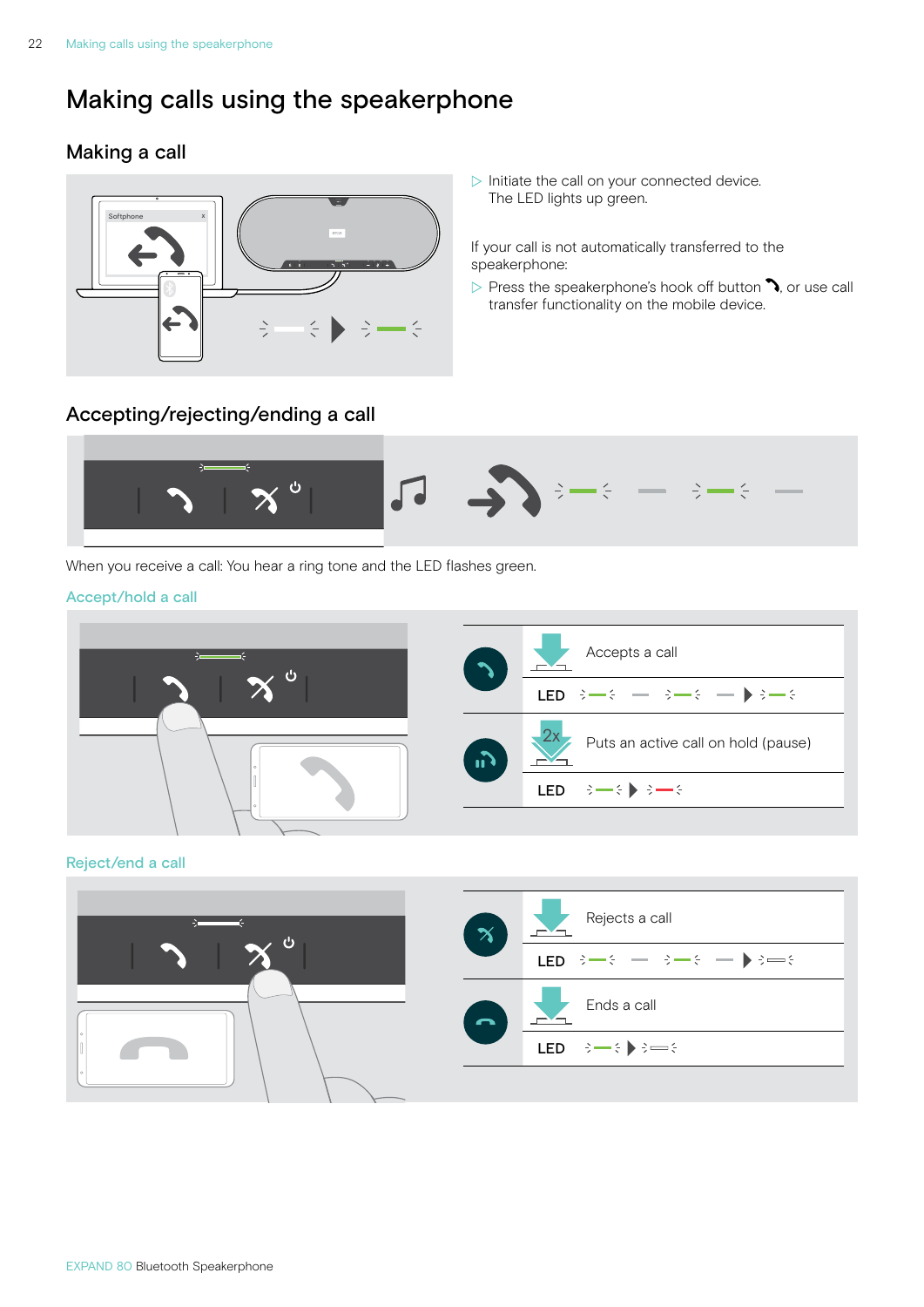# <span id="page-23-0"></span>Redialing



# Using the voice assistant

Voice assistant will only be supported for device(s) connected via Bluetooth. Available functionality depends on the connected device.

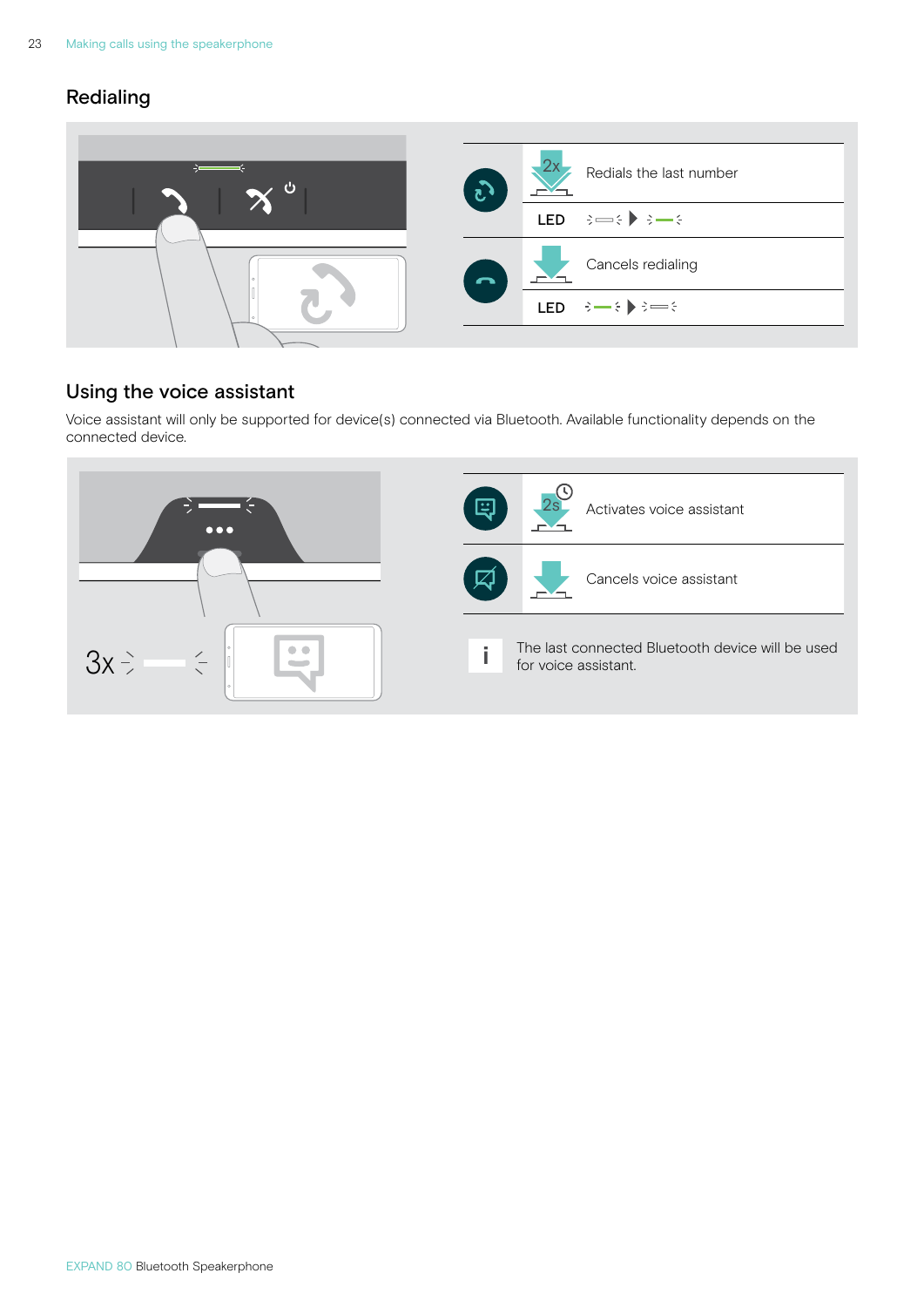# <span id="page-24-0"></span>Managing multiple calls



You can use the speakerphone with up to three connected devices, one connected via USB and two via Bluetooth. Two calls can be managed simultaneously. If you receive a call during an active call, a knock on tone will be played.

#### Accept second call



#### Reject second call

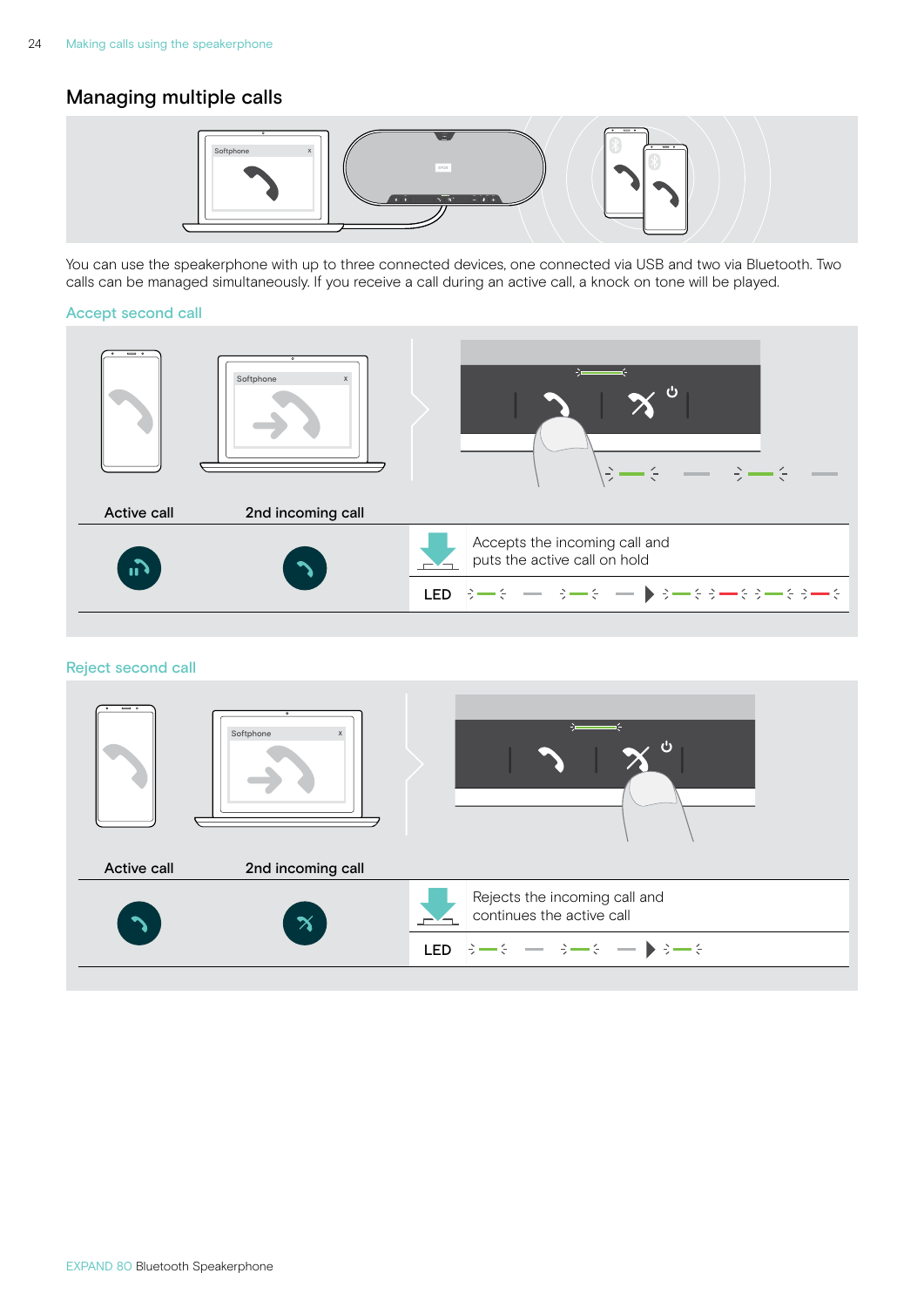#### Toggle between calls



#### End call

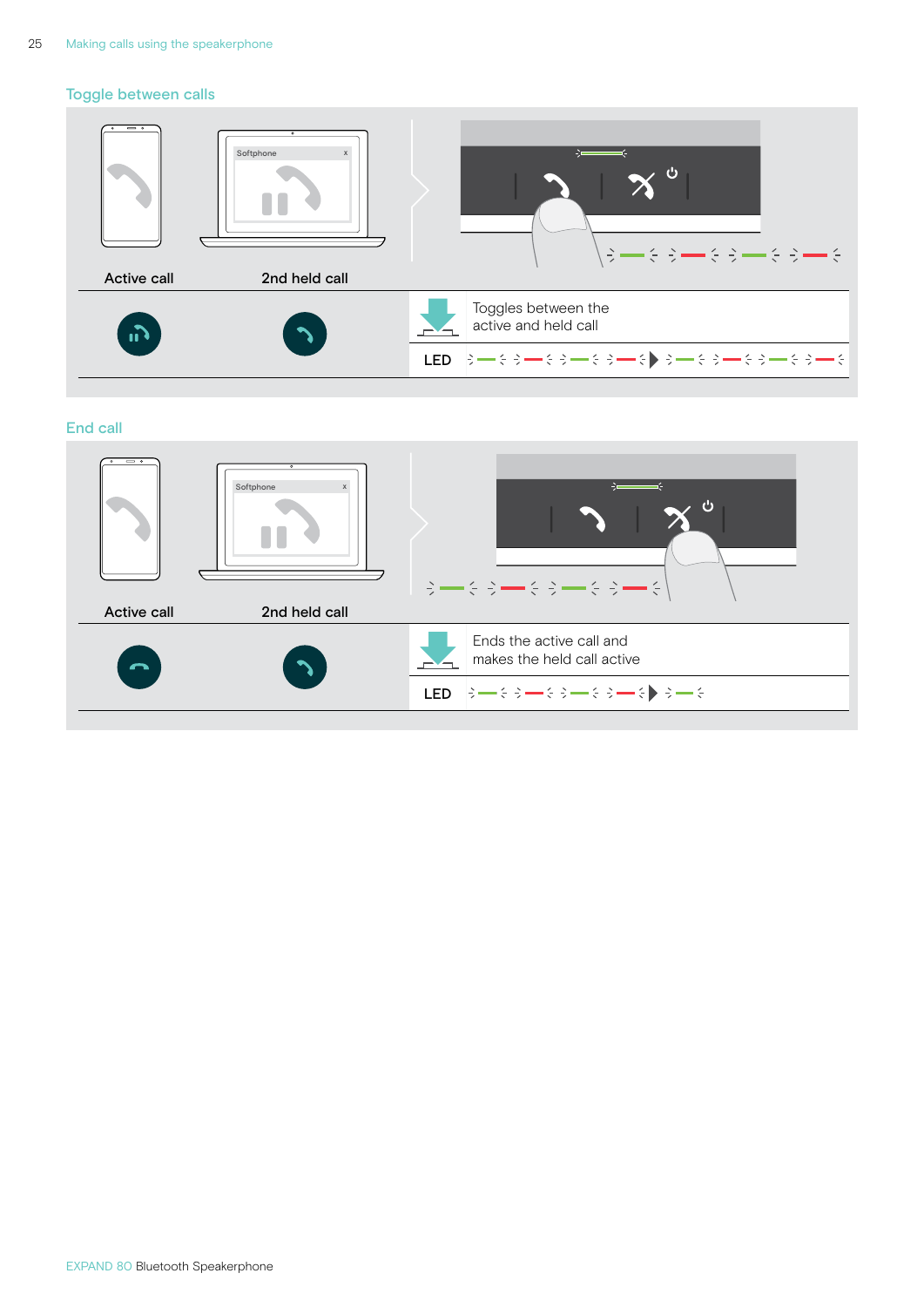# <span id="page-26-0"></span>Merging calls – Conference

Two calls – one via USB, the other via Bluetooth – can be merged in a conference.

#### Merge/unmerge calls



#### End merged calls

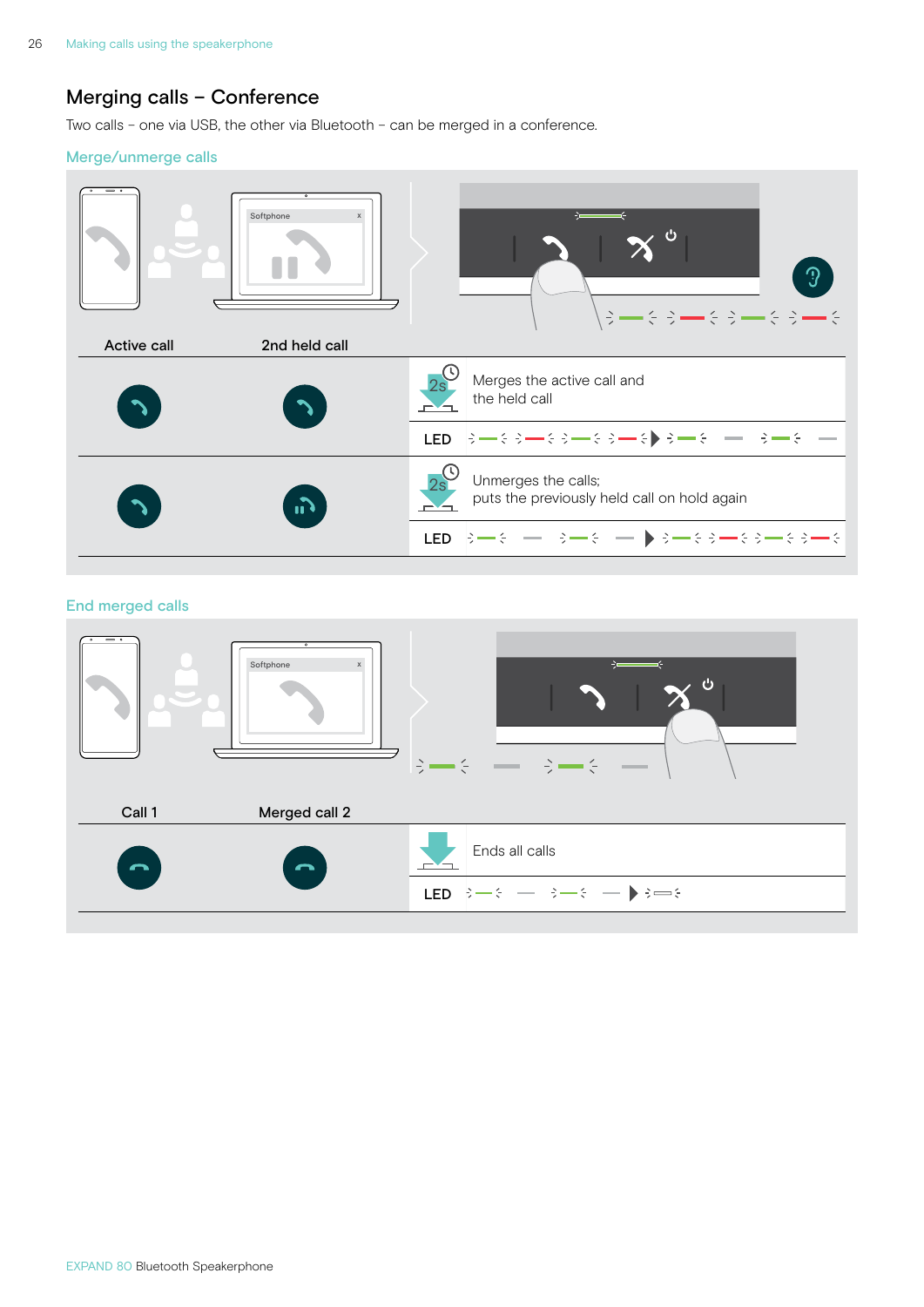# <span id="page-27-0"></span>Listening to music using the speakerphone – media playback

You can listen to media playback via USB or Bluetooth connected device.



#### Control active media playback



if you receive and accept a call, media playback is paused and restarts after the call – if supported by the connected device.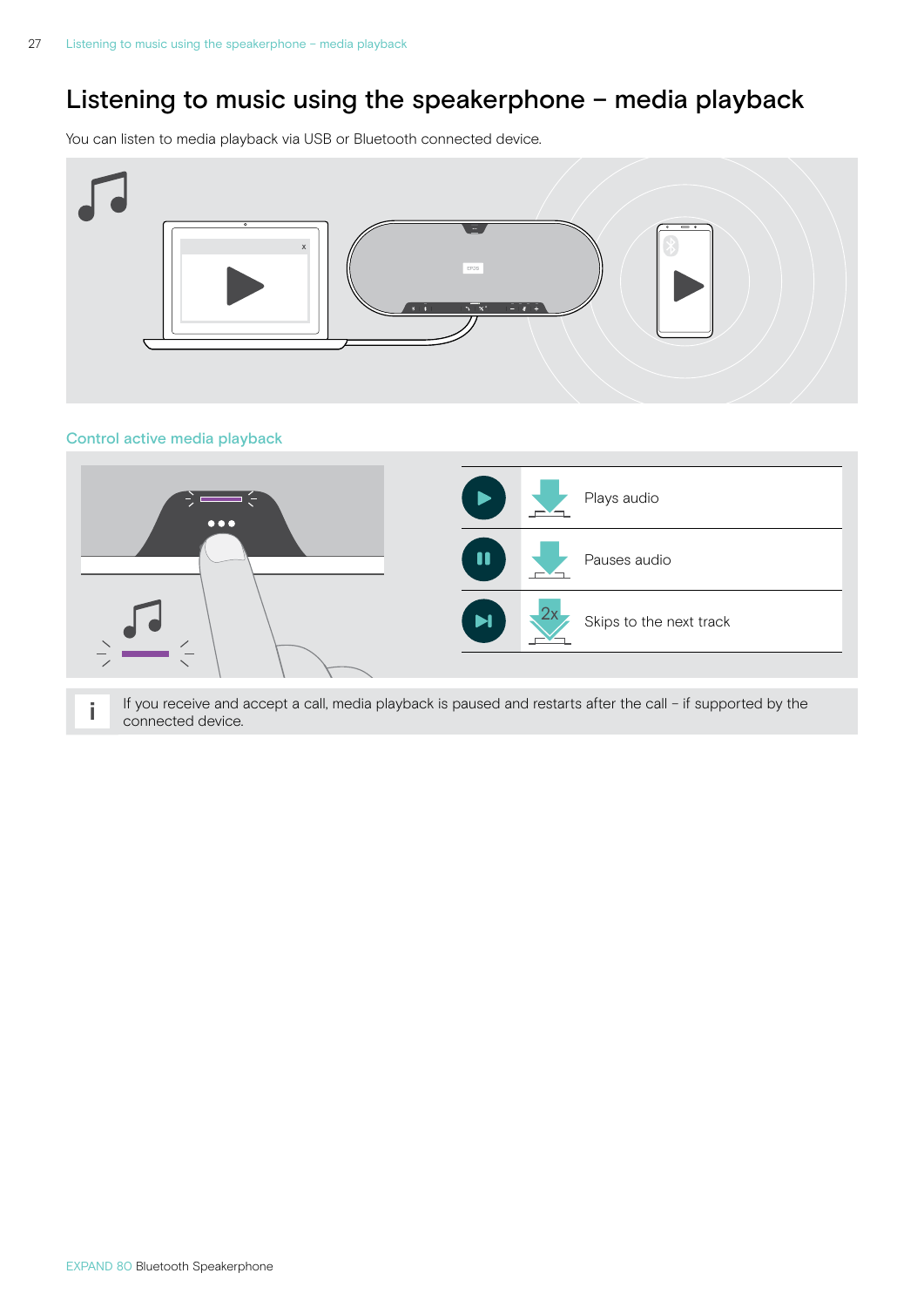# <span id="page-28-0"></span>Good to know

# <span id="page-28-1"></span>Switching between Bluetooth® personal and shared mode



#### Activating Personal mode

If the speakerphone is used as a personal device it will automatically attempt to connect to the last eight paired devices.

In this setup the Personal Mode should be used.

 $\triangleright$  Press the Bluetooth and + button. A voice prompt is announced.



#### Activating Shared mode

If the speakerphone is used as a shared device automatic connection to previously paired devices may not be desired.

In this setup the Shared Mode (default) should be used. In this mode pairing must be performed every time when connecting a device via Bluetooth.

 $\triangleright$  Press the Bluetooth and – button. A voice prompt is announced.

After change of mode, the pairing list is cleared and you have to pair devices again (see page [16\)](#page-16-1).

# <span id="page-28-2"></span>Waking up from standby



The speakerphone enters standby mode automatically after some time to save energy – depends on connection status, activity etc.

While in standby the Call & status LED is dimmed and all other LEDs are off.

 $\triangleright$  Press any button to end the standby mode.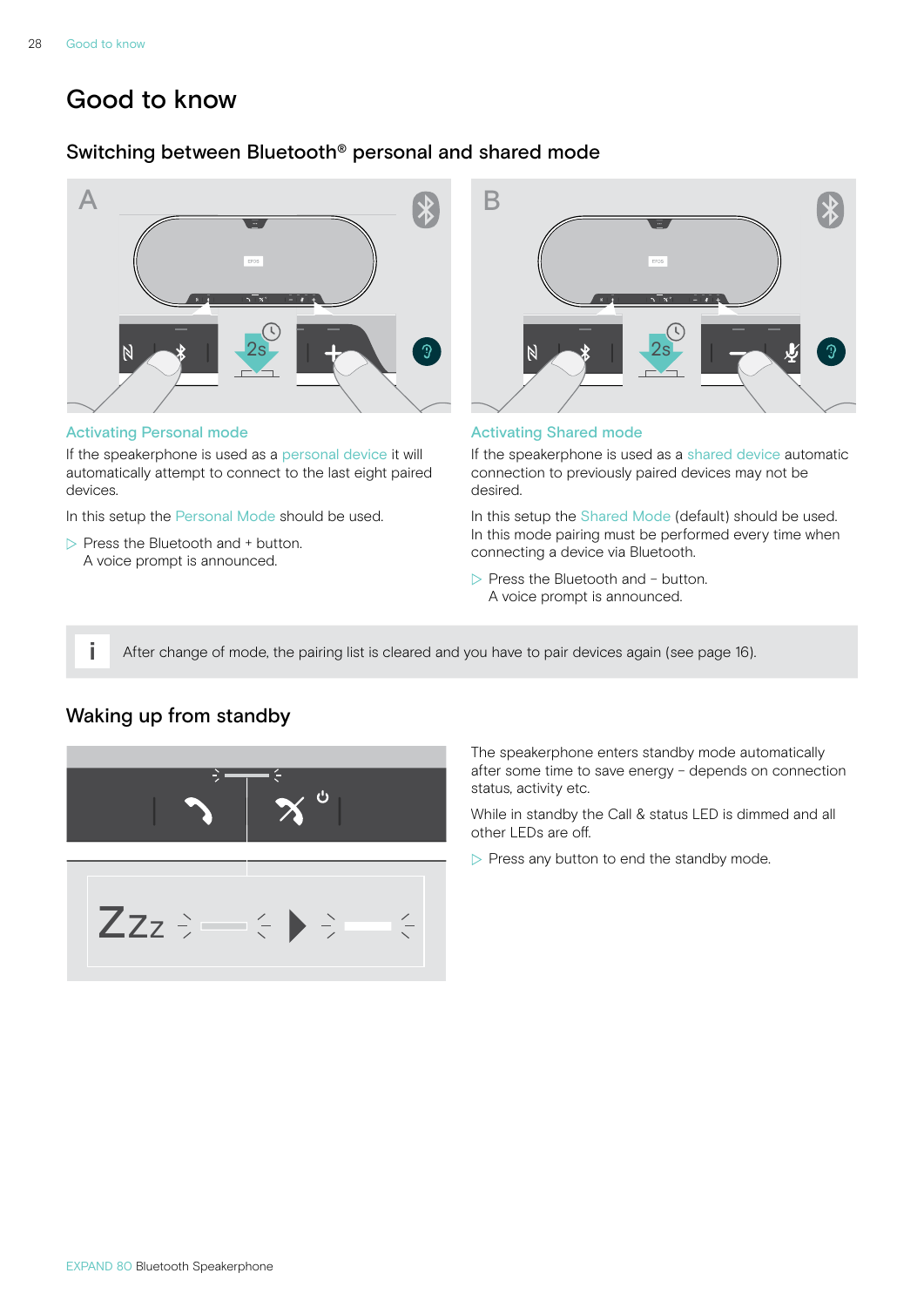#### <span id="page-29-0"></span>Enabling / disabling voice prompts



- In idle mode (no active call or music reproduction):
- $\triangleright$  Press and hold the mute button until the speakerphone announces a voice prompt for on or off.

If the voice prompts are deactivated you hear tones instead.



You can also change this setting via EPOS Connect.

## Using an optional Kensington® lock

You can secure your speakerphone e. g. on a table of a meeting room with an optional Kensington lock.

You can connect the Kensington lock both inside A or outside B the product.



The Kensington lock slot inside the speakerphone is optimized for combination locks with T-bar interface and wire with less than  $\emptyset$  5 mm.

- $\triangleright$  Mount the cable see instructions of Kensington lock.
- $\triangleright$  Rotate the lock and insert into the Kensington slot.
- $\triangleright$  Put the cable into the cable channel to secure it.



The Kensington slot outside the product supports most common Kensington locks.

- $\triangleright$  Mount the cable see instructions of Kensington lock.
- $\triangleright$  Insert the lock into Kensington slot.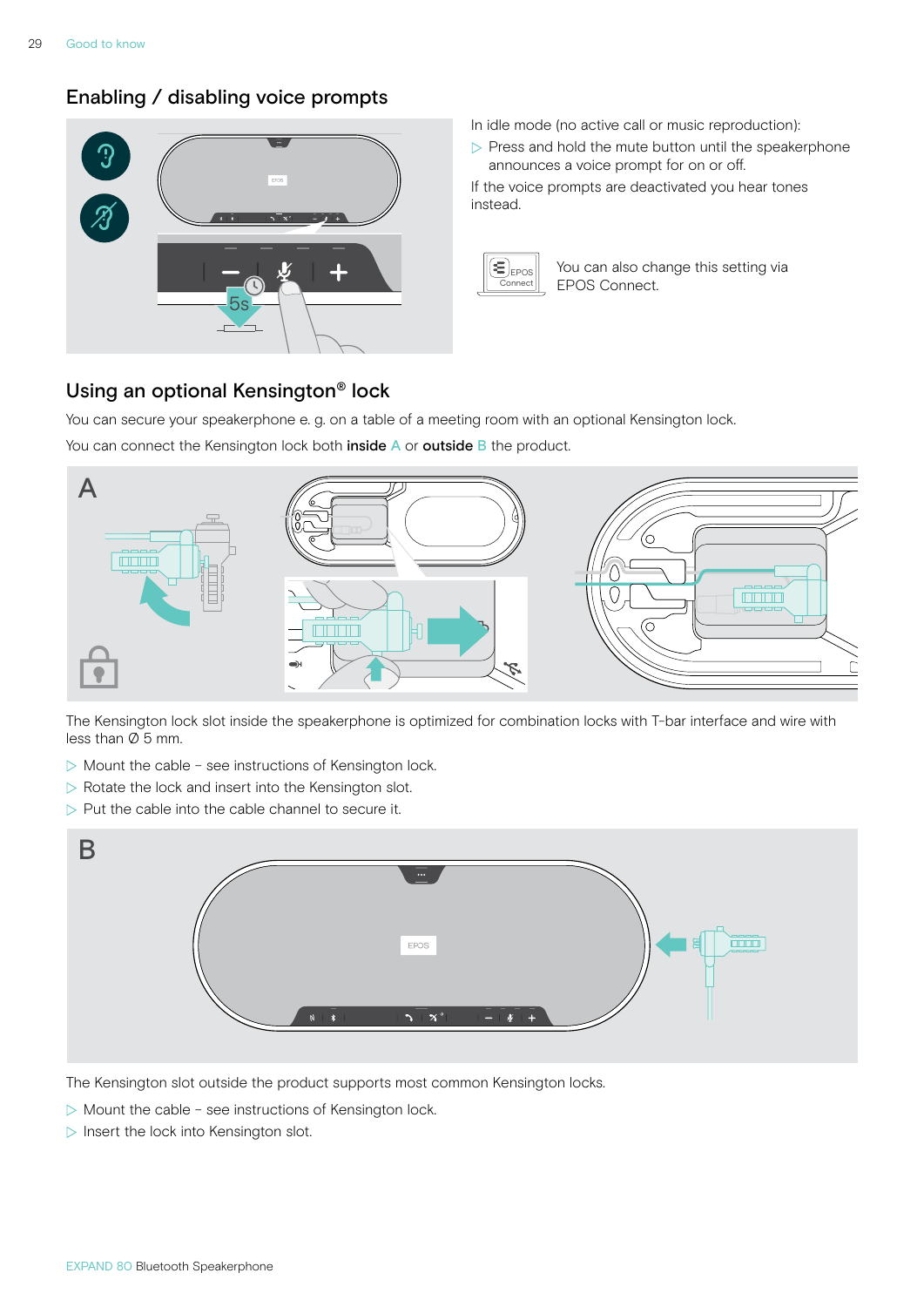# <span id="page-30-1"></span><span id="page-30-0"></span>Bluetooth® transmission range

Calling and media playback is only possible in the Bluetooth transmission range of the devices. The transmission range largely depends on environmental conditions such as wall thickness, wall composition etc. With a free line of sight, the transmission range of most mobile phones and Bluetooth devices is up to 25 meters.



If you leave the Bluetooth transmission range, the audio quality deteriorates first and later connected devices will be disconnected.



If you re-enter the Bluetooth transmission range within short period of time, the speakerphone will attempt to restore the connection(s) – in personal mode only.

If you spend a longer period of time outside the Bluetooth transmission range:

 $\triangleright$  Press the Bluetooth button to connect manually.

#### Storing the dongle and the expansion microphone





- $\triangleright$  Place the dongle in the storage slot.  $\triangleright$  Disconnect the plug from the speakerphone.
	- $\triangleright$  Unlock the cable from the holders, roll it up and fix it in the holder.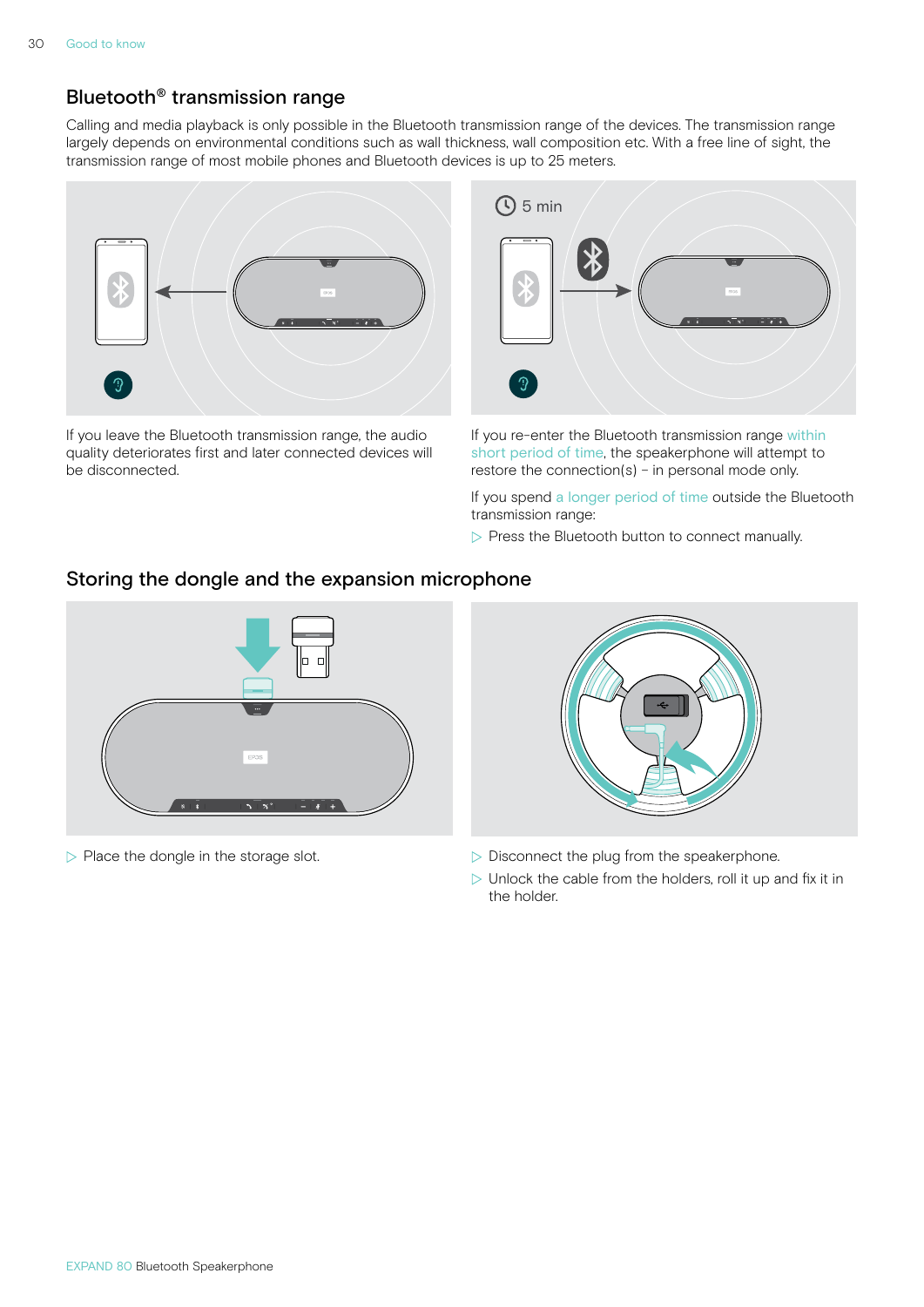# <span id="page-31-1"></span><span id="page-31-0"></span>Maintaining and updating the products

# Cleaning the products

#### **CAUTION**

#### Liquids can damage the electronics of the product!

Liquids entering the housing of the device can cause a short circuit and damage the electronics.

- $\triangleright$  Keep all liquids far away from the product.
- $\triangleright$  Do not use any cleansing agents or solvents.
- $\triangleright$  Do not vacuum clean the top cover of the product.



- $\triangleright$  Before cleaning, disconnect the speakerphone from the mains power supply.
- $\triangleright$  Only use a dry cloth to clean the product.
- $\triangleright$  Clean the fabric with a lint roller.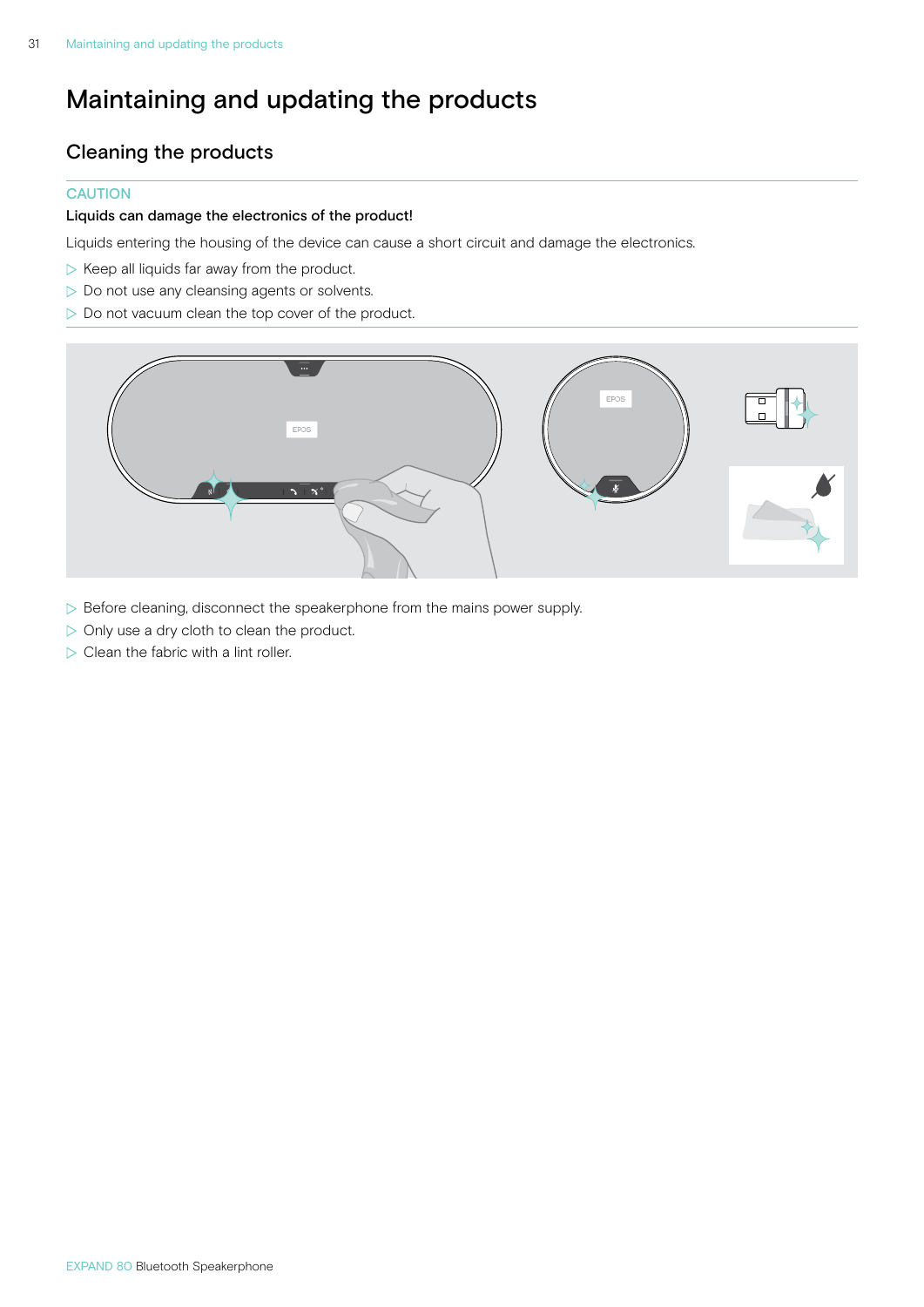# <span id="page-32-0"></span>Updating the firmware of the products

You can update the firmware of your speakerphone, expansion microphone and dongle by using the free EPOS Connect software.

- $\triangleright$  Download the software from www.eposaudio.com/connect.
- $\triangleright$  Install the software. To install the software, you need administrator rights on your computer. If necessary, contact your IT department.

#### Updating the firmware of the speakerphone



 $\triangleright$  Connect the USB connector to the USB socket at the bottom.



- ▶ Connect the USB connector directly to a USB-C port or to a USB-A port using the included adapter.
- $\triangleright$  Start EPOS Connect. EPOS Connect checks if the installed firmware is the latest version available on the EPOS server. If required, upgrade to the latest version.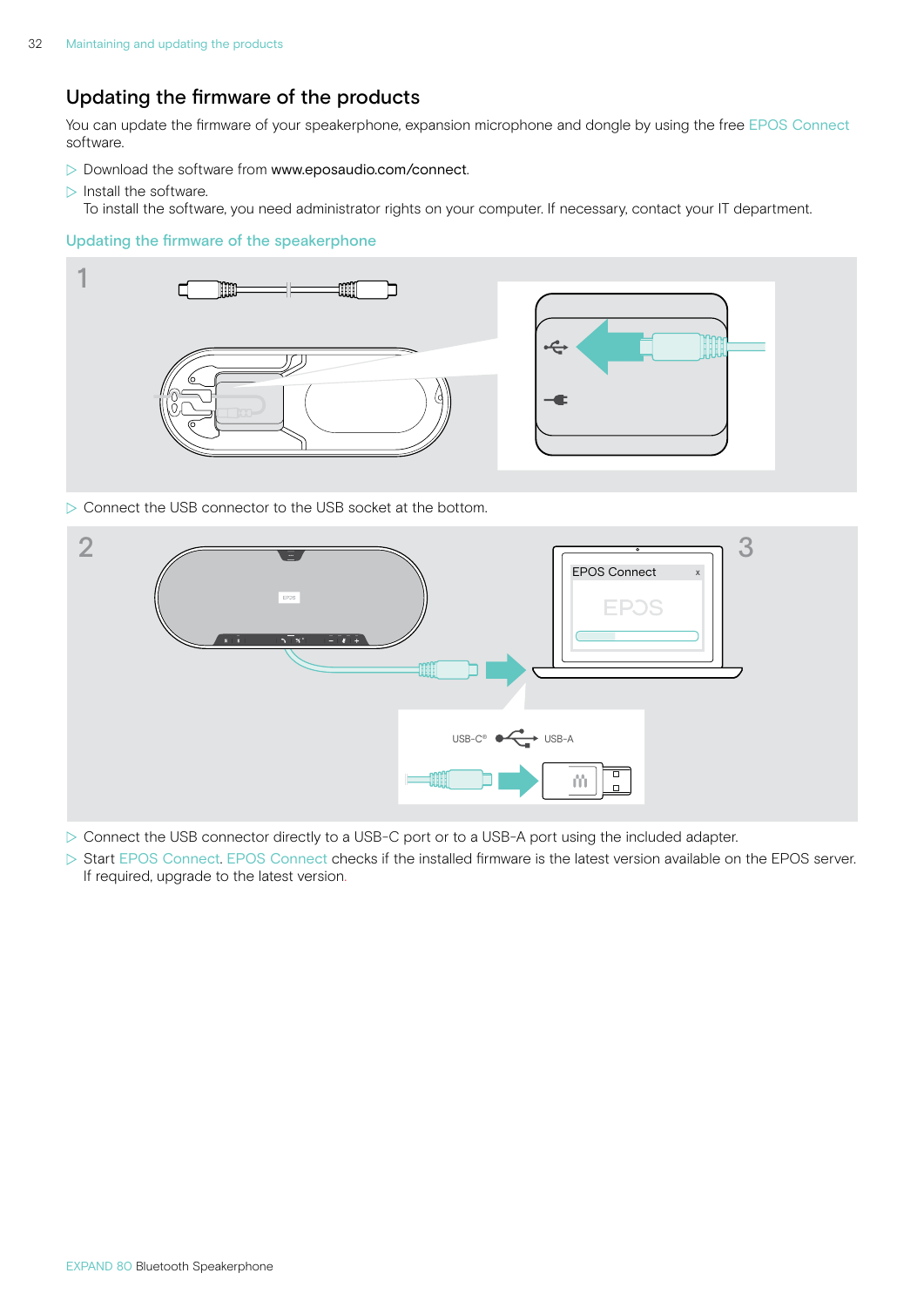#### Updating the firmware of the Bluetooth dongle BTD 800 USB



 $\triangleright$  Plug the Bluetooth USB dongle into the USB port of your computer.



#### ▶ Start EPOS Connect.

EPOS Connect checks if the installed firmware is the latest version available on the EPOS server. If required, upgrade to the latest version.



 $\triangleright$  Open the cover at the bottom.

 $\triangleright$  Connect the USB connector to the USB socket.

 $\triangleright$  Connect the USB connector directly to a USB-C port or to a USB-A port using the adapter.

#### ▶ Start EPOS Connect.

EPOS Connect checks if the installed firmware is the latest version available on the EPOS server. If required, upgrade to the latest version.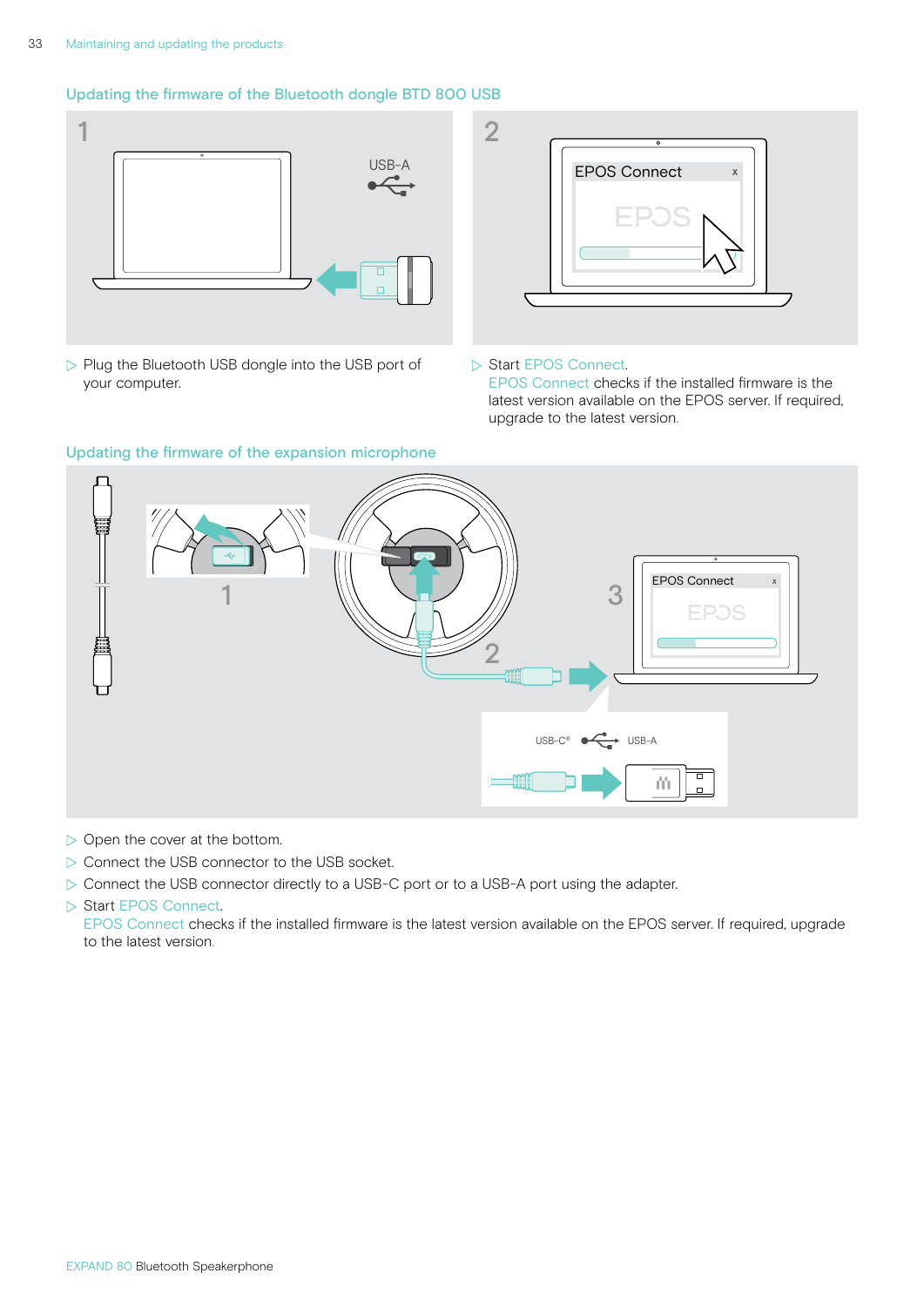# <span id="page-34-0"></span>If a problem occurs ...

# Frequently asked questions

| Problem                                            | Possible cause                                                                                                         | Solution                                                                                                 | Page |
|----------------------------------------------------|------------------------------------------------------------------------------------------------------------------------|----------------------------------------------------------------------------------------------------------|------|
| Speakerphone cannot be<br>turned on                | Speakerphone is not connected to<br>the mains power supply                                                             | $\triangleright$ Connect the speakerphone to the mains<br>power supply.                                  | 11   |
| Expansion microphone<br>cannot be turned on        | Plug not connected properly                                                                                            | $\triangleright$ Plug in again.                                                                          | 17   |
| No audio signal                                    | USB connector not inserted<br>correctly in the computer or<br>adapter                                                  | $\triangleright$ Plug in again.                                                                          | 12   |
|                                                    | Speakerphone is not paired with<br>the mobile device or dongle                                                         | $\triangleright$ Check if the speakerphone is paired. If<br>necessary, pair the speakerphone again.      | 13   |
|                                                    | Volume is adjusted too low                                                                                             | $\triangleright$ Increase the volume.                                                                    | 20   |
|                                                    | Speakerphone is turned off                                                                                             | $\triangleright$ Turn the speakerphone on.                                                               | 18   |
|                                                    | Computer connection:<br>Speakerphone not selected as<br>audio device                                                   | $\triangleright$ Change the audio settings of your<br>computer.                                          |      |
| Bad audio quality                                  | Bluetooth transmission range is<br>exceeded                                                                            | $\triangleright$ Reduce the distance between<br>speakerphone the connected Bluetooth<br>device.          | 30   |
| Speakerphone cannot be<br>paired/connected         | Pairing does not work                                                                                                  | $\triangleright$ Check if your Bluetooth device supports<br>the Handsfree or Headset profile.            |      |
|                                                    | Speakerphone's pairing list was<br>cleared but it is still in the list of<br>paired devices of the Bluetooth<br>device | $\triangleright$ Remove the speakerphone from the<br>list of paired devices in your Bluetooth<br>device. |      |
|                                                    |                                                                                                                        | $\triangleright$ Pair devices again.                                                                     |      |
|                                                    | Distance too high while pairing                                                                                        | $\triangleright$ Reduce the distance between<br>speakerphone the Bluetooth device.                       |      |
|                                                    | Bluetooth not enabled                                                                                                  | $\triangleright$ Make sure Bluetooth is enabled on<br>the speakerphone and the device<br>connecting to.  |      |
| Activity LED is dimmed<br>and all other LEDs off   | Speakerphone in standby mode                                                                                           | > Press any button or plug in USB to end<br>the standby mode.                                            | 28   |
| No voice prompts<br>announced (tones only)         | Voice prompts are disabled                                                                                             | $\triangleright$ Enable the voice prompts.                                                               | 22   |
| Speakerphone does not<br>react to any button press | Operation of the speakerphone is<br>faulty                                                                             | $\triangleright$ Press and hold the Power on/off<br>button for 10 seconds to reboot the<br>speakerphone. |      |
|                                                    |                                                                                                                        | $\triangleright$ Restore factory default settings.                                                       | 35   |
| No Bluetooth connection<br>via dongle BTD 800 USB  | Dongle not inserted correctly in the<br>computer                                                                       | $\triangleright$ Insert the dongle again.                                                                | 16   |
|                                                    | Dongle and speakerphone not<br>connected                                                                               | $\triangleright$ Pair the dongle and your speakerphone.                                                  | 16   |
| Speakerphone/dongle<br>does not accept new         | Pairing list disturbed                                                                                                 | $\triangleright$ Clear the speakerphone's list of<br>previously paired devices.                          | 31   |
| devices (Pairing)                                  |                                                                                                                        | $\triangleright$ Clear the dongle's list of previously<br>paired devices.                                | 35   |
| Expansion microphone<br>does not react             | Expansion microphone disturbed                                                                                         | $\triangleright$ Unplug and plug it in again.                                                            |      |

If a problem occurs that is not listed in the above table or if the problem cannot be solved with the proposed solutions, please contact your local EPOS partner for assistance. To find an EPOS partner in your country, search at www.eposaudio.com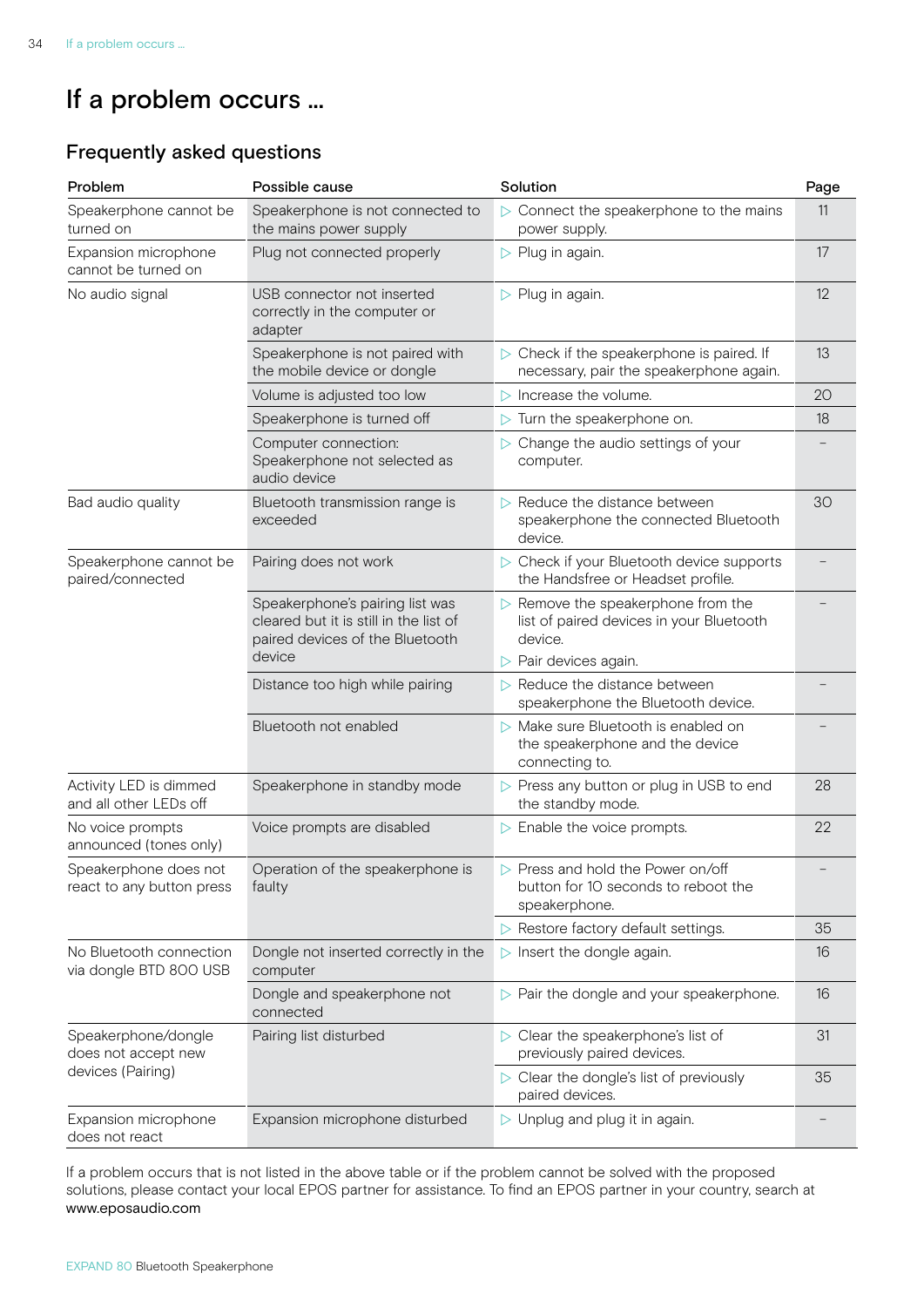# <span id="page-35-0"></span>Clearing pairing list

#### Clearing the speakerphone's pairing list



<span id="page-35-2"></span>



 $\triangleright$  Plug the dongle into the USB port of your computer.  $\triangleright$  Press and hold the button until the LED flashes blue



 $\triangleright$  Press and hold the multi-function button and Bluetooth button until you hear a voice prompt. The LED flashes blue three times to indicate that pairing list is cleared.

<span id="page-35-1"></span>

- and red.
- $\triangleright$  Double tap the button. The LED flashes purple three times to indicate that pairing list is cleared. The dongle automatically enters pairing mode.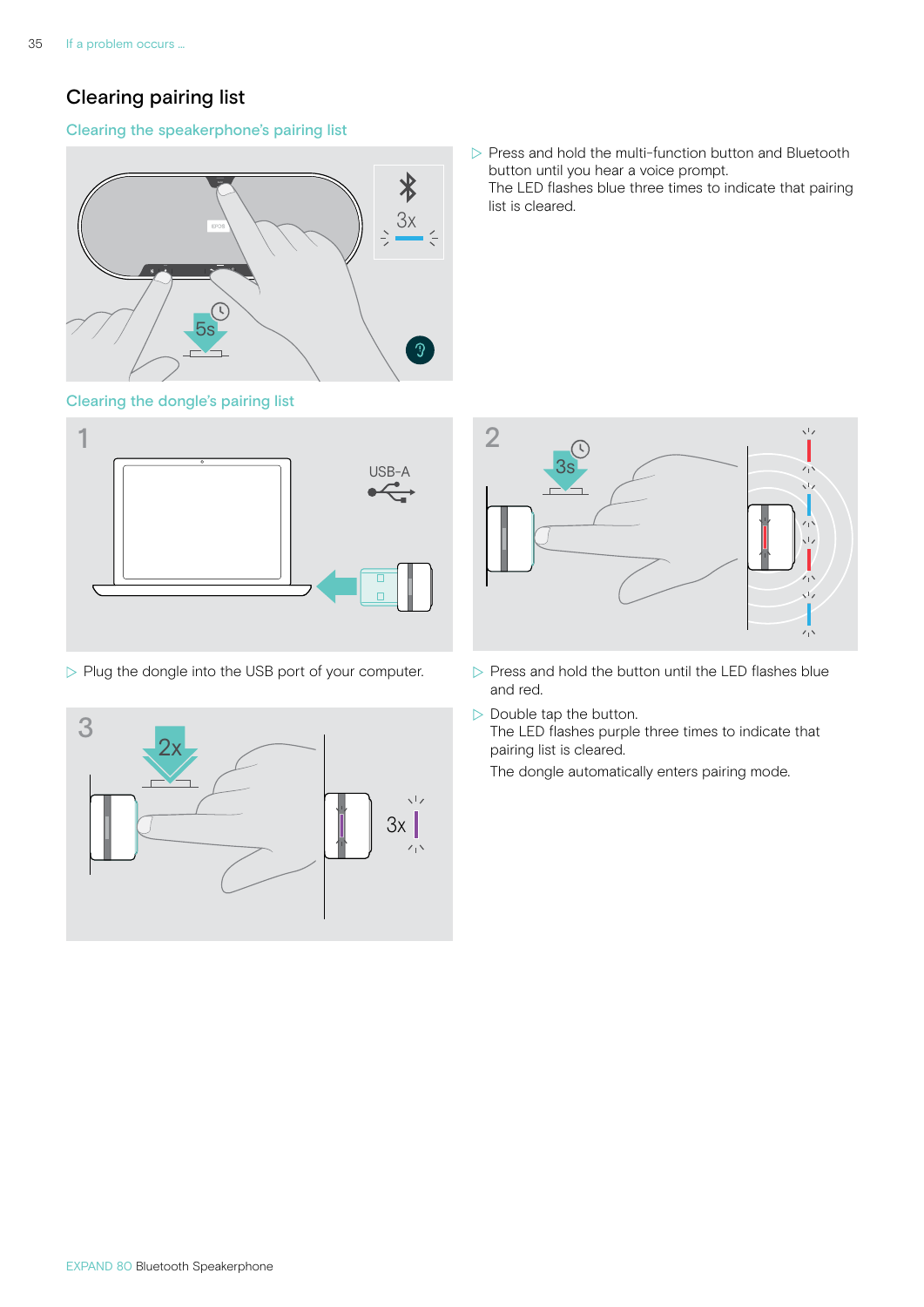# <span id="page-36-0"></span>Restoring default settings

#### Restoring speakerphone's factory default settings



 $\triangleright$  Press and hold the mute button and multi-function button until the device restarts. All settings and the pairing list will be cleared.

If the voice prompt "Unavailable" is announced, Factory Reset is disabled in EPOS Connect:

 $\triangleright$  Activate Factory Reset in EPOS Connect or contact your IT department.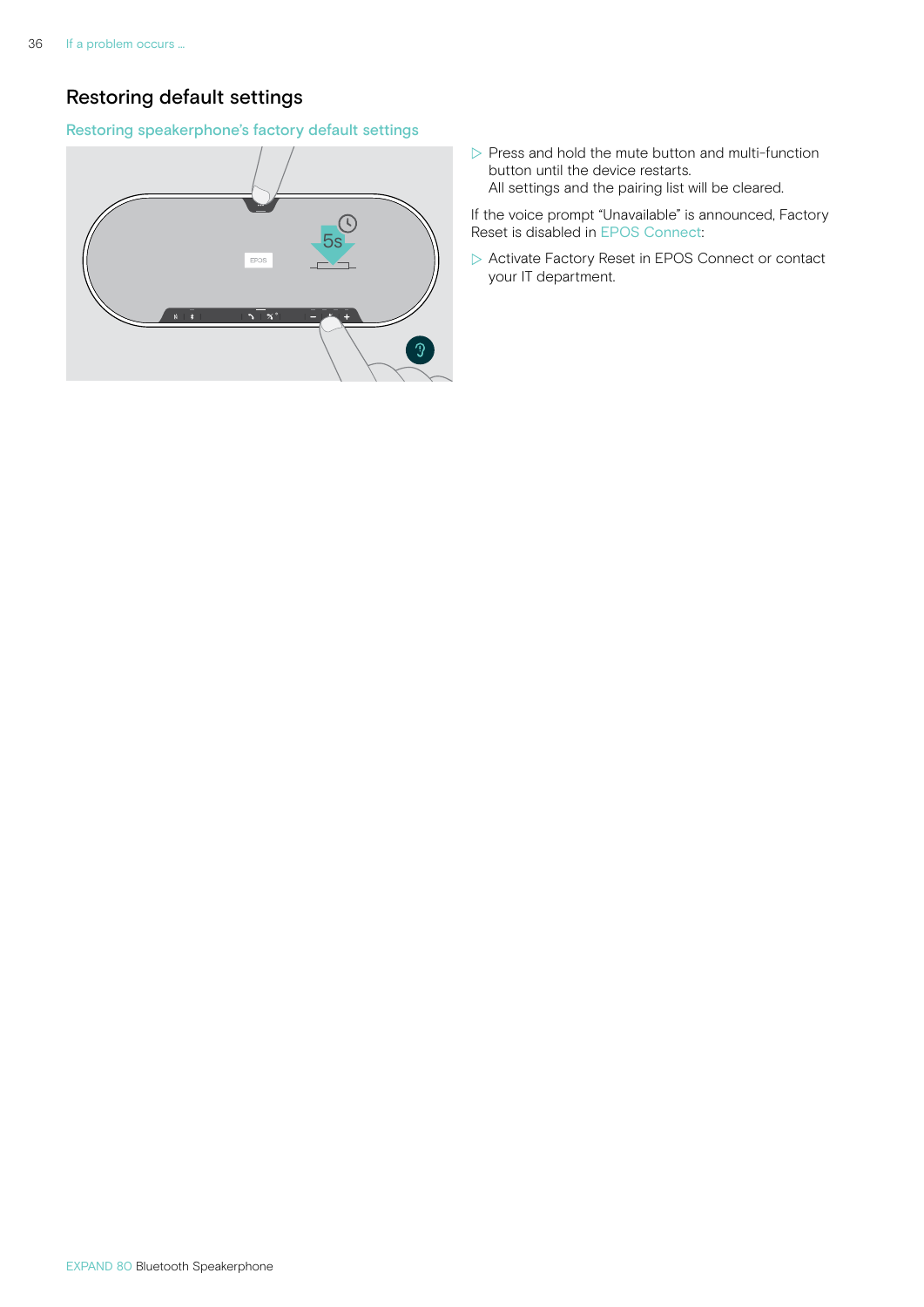# <span id="page-37-0"></span>Specifications

#### EXPAND 80 speakerphone

Dimensions (L x W x H) Weight Speaker type Speaker frequency response

#### Microphone type

Microphone frequency response Microphone coverage Sound Pressure Connectors

| 315.6 x 118.6 x 46.1 mm / 12.4 x 4.7 x 1.8 in                        |                                    |
|----------------------------------------------------------------------|------------------------------------|
| 980 g / 34.57 oz                                                     |                                    |
| Neodymium magnet                                                     |                                    |
| Communication (USB / Bluetooth)<br>Media streaming (USB / Bluetooth) | 150 - 7,500 Hz<br>$50 - 20,000$ Hz |
| Beamforming digital MEMS omnidirectional microphones (6 microphones) |                                    |
| 150 - 7,500 Hz (USB / Bluetooth)                                     |                                    |
| 360 degrees                                                          |                                    |
| max. 85 dB                                                           |                                    |
| Power supply socket<br>$\bullet$                                     |                                    |
| USB-C socket<br>$\bullet$                                            |                                    |
| 2x jack socket 2.5 mm for microphones<br>$\bullet$                   |                                    |
| 2x Kensington lock slot<br>$\bullet$                                 |                                    |
|                                                                      |                                    |

#### Power supply unit

| Nominal input voltage  | $100 - 240 V$                      |
|------------------------|------------------------------------|
| Nominal input current  | max. 0.5 A                         |
| Mains frequency        | $50 - 60$ Hz                       |
| Nominal output voltage | 5.O V                              |
| Nominal output current | 2.4A                               |
| Weight                 | approx. 110 g / 3.88 oz / 0.24 lbs |
|                        |                                    |

#### BTD 800 USB Bluetooth dongle

#### Bluetooth

Typical sensitivity

| Dimensions (W x H x D) | 22 x 16 x 6 mm / 0.87 x 0.63 x 0.24 in |
|------------------------|----------------------------------------|
| Weight                 | 2 g / 0.07 oz / 0.004 lbs              |

| <b>Bluetooth</b>       | Speakerphone: version 5.0/ class 1<br>version 4.2/ class 1<br>Dongle:                                                                                                                                                      |  |  |
|------------------------|----------------------------------------------------------------------------------------------------------------------------------------------------------------------------------------------------------------------------|--|--|
| Range                  | up to 30 m (device-dependent)                                                                                                                                                                                              |  |  |
| Transmission frequency | 2402 - 2480 MHz                                                                                                                                                                                                            |  |  |
| Profiles               | $\cdot$ HSP Headset Profile (version 1.2)<br>• HFP Handsfree Profile (version 1.7)<br>• <b>A2DP</b> Advanced Audio Distribution Profile (version 1.3.1)<br>• <b>AVRCP</b> Audio Video Remote Control Profile (version 1.6) |  |  |
| Output power           | Speakerphone: max. 10 dBm<br>max. 8 dBm<br>Dongle:                                                                                                                                                                         |  |  |
| Typical sensitivity    | $-89$ dBm                                                                                                                                                                                                                  |  |  |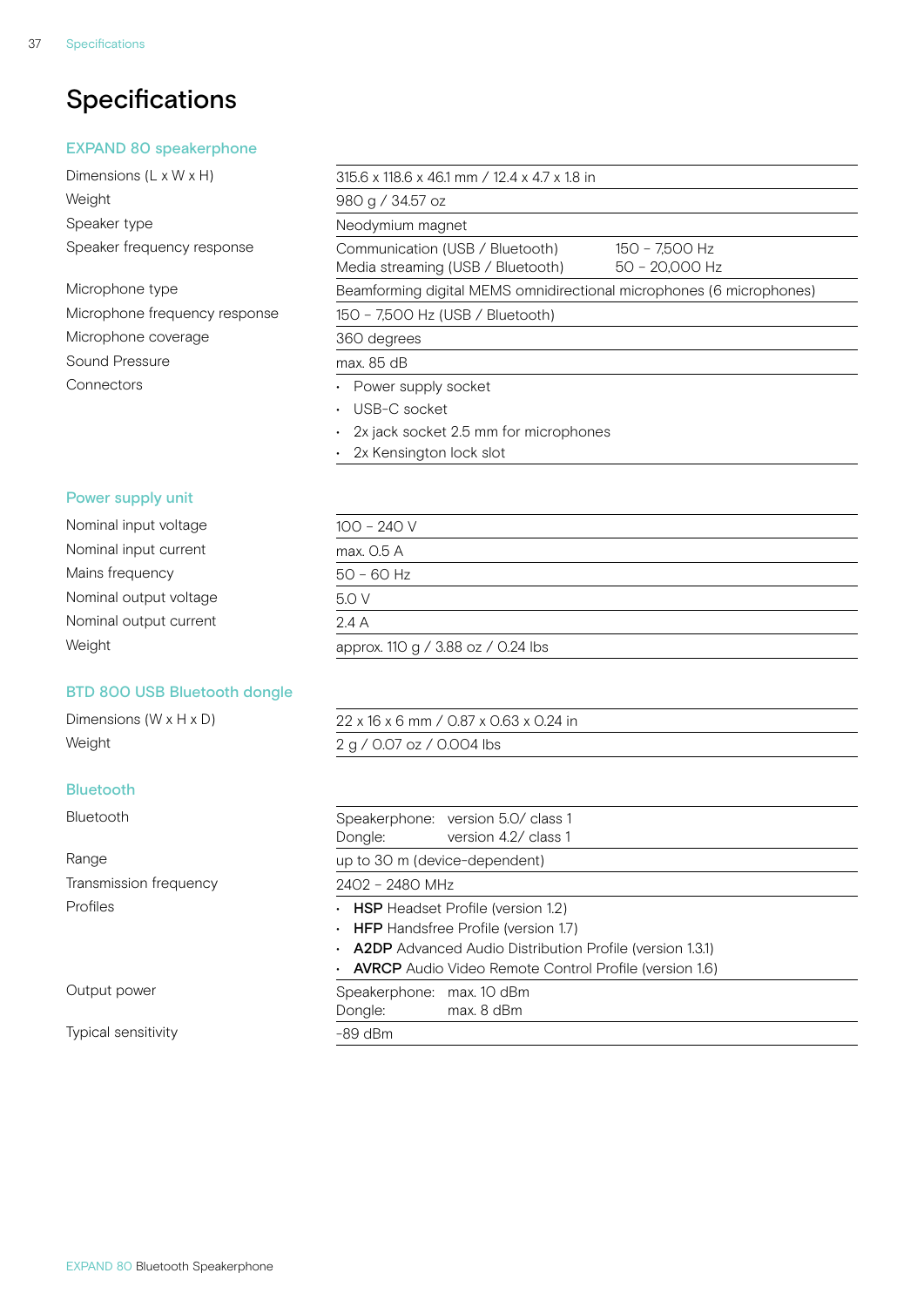#### EXPAND 80 Mic expansion microphone

| Dimensions ( $\varnothing$ x H) | 97 x 26.5 mm / 3.82 x 1.04 in                                        |                                                                               |  |
|---------------------------------|----------------------------------------------------------------------|-------------------------------------------------------------------------------|--|
| Weight                          | 175 g / 0.39 lbs / 6.17 oz                                           |                                                                               |  |
| Microphone type                 | Beamforming digital MEMS omnidirectional microphones (4 microphones) |                                                                               |  |
| Microphone frequency response   | 150 - 7,500 Hz                                                       |                                                                               |  |
| Microphone coverage             | 360 degrees                                                          |                                                                               |  |
| Connector                       | 2.5 mm jack                                                          |                                                                               |  |
| General data                    |                                                                      |                                                                               |  |
| Temperature range               | operation:<br>storage:                                               | +10 °C to +40 °C / +50 °F to +104 °F<br>$-20$ °C to +60 °C / -4 °F to +140 °F |  |

#### Relative humidity **Relation:** 20% to 85%

#### **Trademarks**

The Bluetooth® word mark and logos are registered trademarks owned by Bluetooth SIG, Inc. and any use of such marks by DSEA A/S is under license.

The N-Mark is a trademark or registered trademark of NFC Forum, Inc. in the United States and in other countries.

storage: 10% to 95%

USB Type-C® and USB-C® are trademarks of USB Implementers Forum.

Kensington is a registered trademark of ACCO Brands. Kensington The Professionals' Choice is a trademark of ACCO Brands. All other registered and unregistered trademarks are the property of their respective owners.